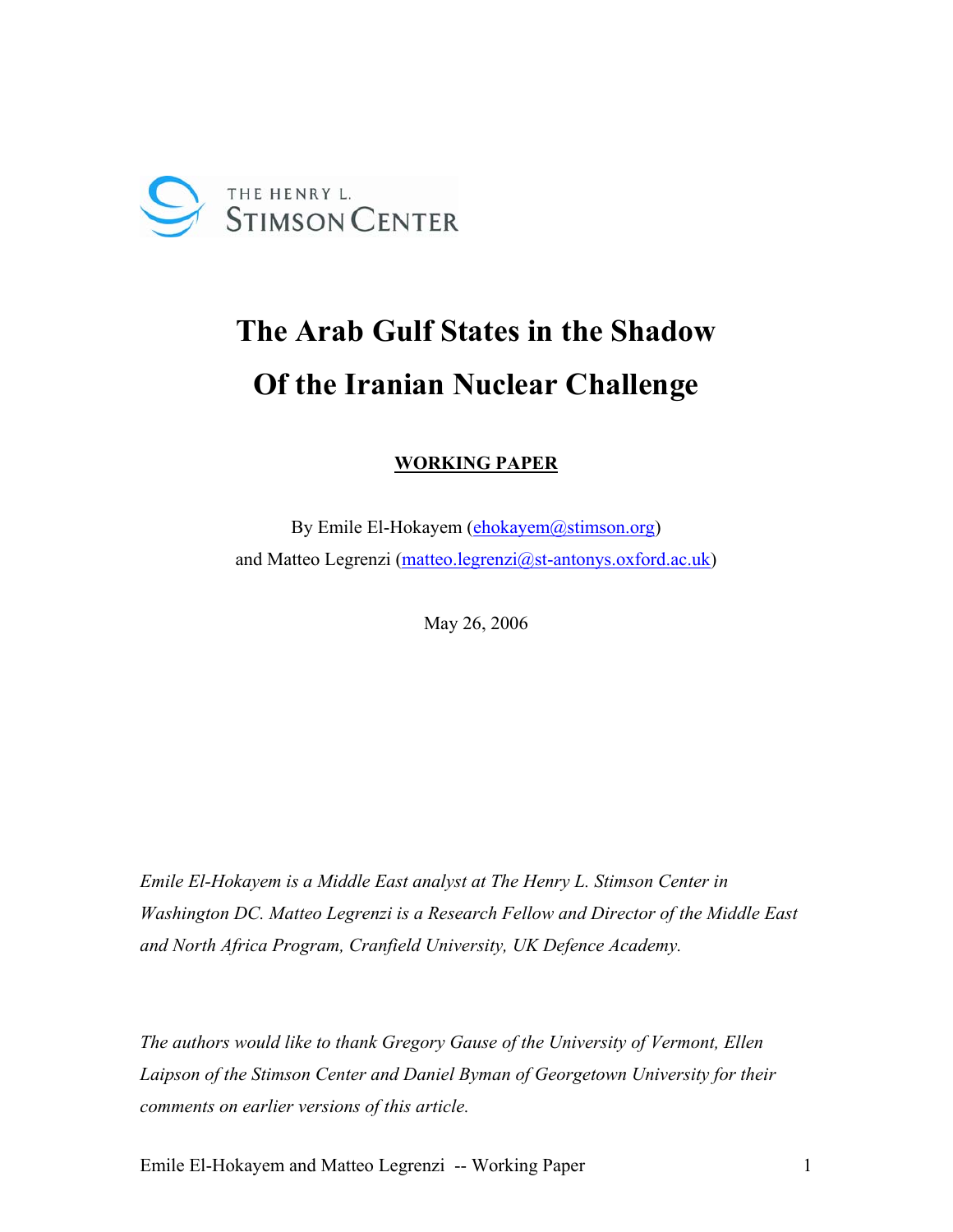Proponents of the 2003 Iraq war anticipated that the removal of Saddam Hussein's regime would dramatically improve security in the Persian Gulf. Under Hussein's reckless, brutal and risk-taking leadership, Iraq had adopted a threatening posture that precipitated three wars and generated great uncertainty and instability in the region. Yet, contrary to these expectations, prospects for Persian Gulf security have significantly deteriorated in the past year.

While the removal of Hussein has eliminated the risk in the medium term of Iraq being a state threat to the region, internal unrest in Iraq and the perception of rising Shia Islam, however vague this notion may be, have profound implications.<sup> $\text{I}$ </sup> The worsening of the security situation in Iraq, combined with a fragile and divisive political process, has the potential to heighten regional tensions and pit Iraq's powerful neighbors against each other.

Indeed, in the eyes of Arab Gulf states, Iran is emerging as the real beneficiary of Saddam's fall, and as such, has become a much bigger threat to stability in their neighborhood. Well before the establishment of the Islamic republic, the Shah was seen as an arrogant and overbearing leader who considered himself the natural leader of the area, a 'toff' to use the expression of a British-educated leading GCC diplomat. However, Gulf Arabs had no reason to expect domestic tampering on his part. This fear has become palpable in the aftermath of the Islamic revolution. These days, the creation of a stable security system in the Gulf appears even more distant with the coming to power of a second generation of Iranian revolutionaries. These leaders are committed to acquiring the complete nuclear fuel cycle. This program draws support from all actors across Iran's political spectrum, and it has gained significant symbolic meaning for Iran's population. On this and other issues Iranian leaders are willing to challenge the United States and much of the international community. Nevertheless, while Iran's involvement in Iraq dominates Arab headlines, only recently did its nuclear program attract significant attention.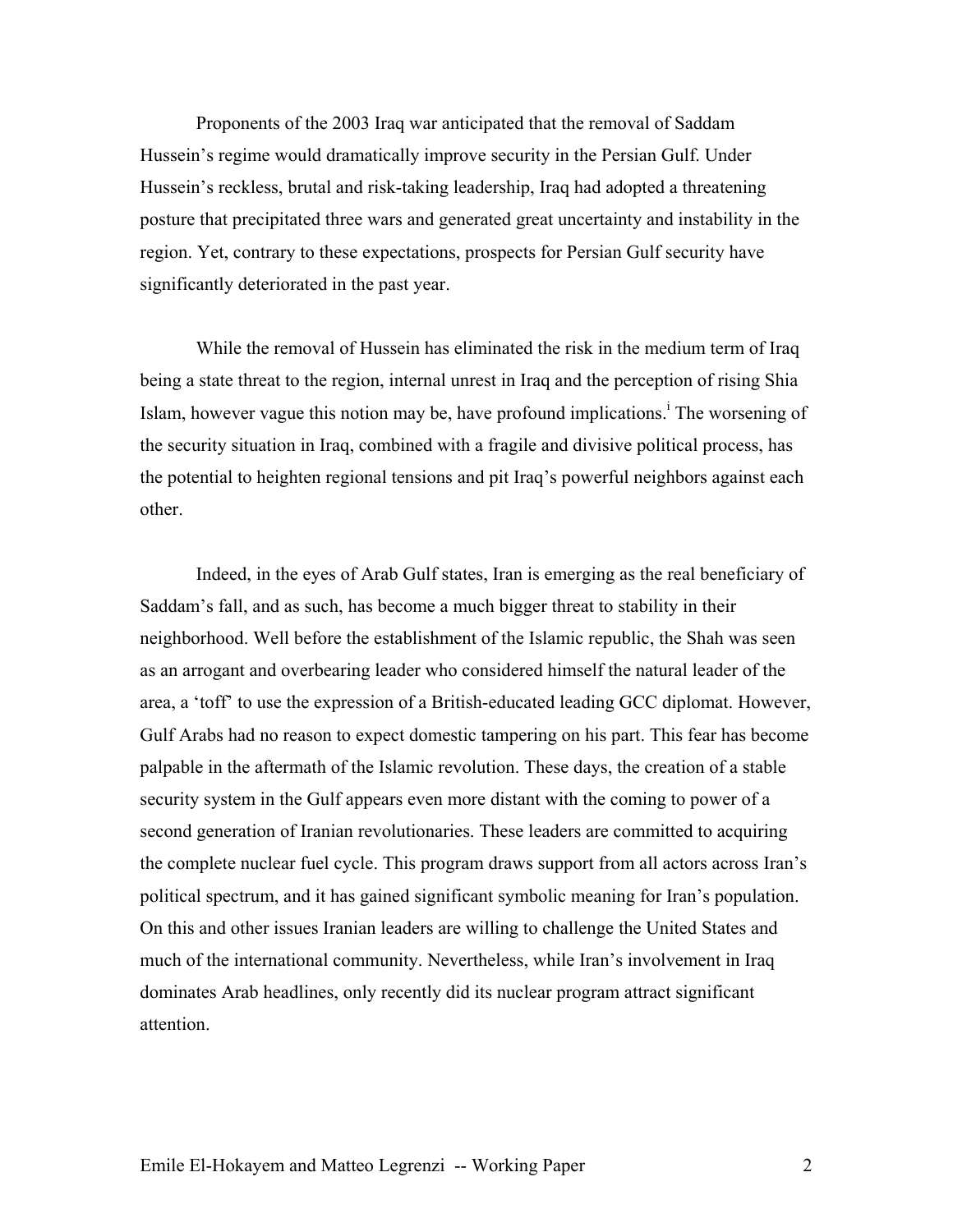One would expect the Gulf Cooperation Council states (Saudi Arabia, Bahrain, Qatar, the United Arab Emirates, Kuwait and Oman) to play a major role in the negotiations aimed at convincing Iran to renounce access to the complete nuclear fuel cycle. Yet, they have remained on the sidelines. At first glance, this passive posture seems to make little sense. Yet a more thorough examination reveals intricate layers of logic and reasoning that explain the persistent and uneasy silence of the Arab Gulf states.

## **Defining Priorities: A Nuclear Iran versus Iraq**

Iranian officials regularly tour the Arab Gulf states to assure them of their peaceful intentions, especially regarding the nuclear issue. But, in the power game currently unfolding in the Persian Gulf, distant powers are the main actors, and Iran's closest neighbors seem content to act as mere spectators. The restraint and inaction of the Arab Gulf states reflects both their distrust of Iran and their reliance on the United States as their ultimate security guarantor. Simply put, GCC states play a limited role, if any, in the current negotiations to ensure that Iran's nuclear program remains aimed at civilian purposes.

In May 2005, on the eve of then-secretary of the Iranian Supreme National Security Council Hassan Rowhani's visit to Persian Gulf countries, Richard LeBaron, the US Ambassador to Kuwait, criticized Iran for its "appalling human rights record, its pursuit of nuclear weapons and weapons of mass destruction, its interference in the internal affairs of Iraq, its opposition to the Middle East peace process and its sponsorship of terror."<sup>ii</sup> LeBaron called on the GCC to "take a firm stand against Iran's nuclear ambitions," and be more diplomatically active on this front. The Kuwaiti speaker of Parliament, Jassem Al-Kharafi, who enjoys relative independence compared to his Arab counterparts and clashes periodically with Kuwait's ruling family, quickly rebuked him for interfering in Kuwait's relations with Iran and jeopardizing their bilateral relations.<sup>iii</sup> Kuwait's seniormost officials preferred to keep silent.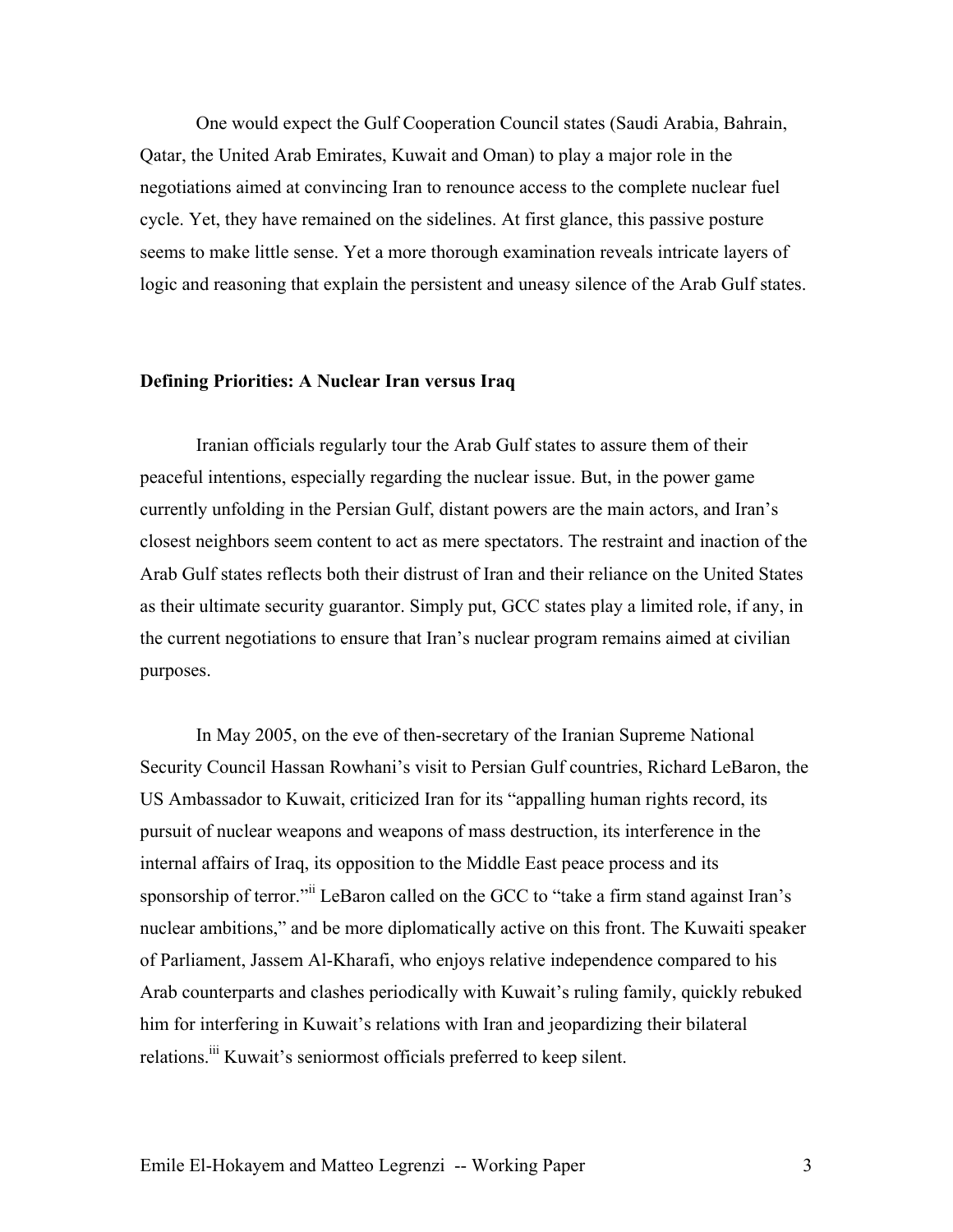That Arab Gulf officials worry about Iran's nuclear aspirations is beyond doubt. From August 2002 until late 2005, however, they remained mostly silent and hesitant, perplexed by Iran's actions and distracted by events in Iraq. In January 2005, the GCC Secretary-General Abdel Rahman Attiya was quoted as saying, "Saudi Arabia and the other GCC countries can't find any justification for such nuclear activity which poses great dangers for all the peoples in the Gulf region."iv Only recently did heavyweights such as Saudi foreign minister Saud al-Faisal and Saudi ambassador to the United States Turki al-Faisal join the chorus. The former spoke of a potential "disaster" should Iran stay the course,<sup>v</sup> and the latter criticized Iran's inflexibility on the nuclear issue.<sup>vi</sup>

But it is telling that the most vocal in his angst at the prospect of a nuclear Iran is a former GCC secretary-general, Abdallah Bishara. Iran's nuclear program "totally turns over the balance of power, and makes Iran the master of the region and the influential instrument in its decisions—the GCC position should be united, strong and clear," he said in April 2006, complaining that "the Gulf states' position does not satisfy me, nor do I feel at ease about it."<sup>vii</sup>

Indeed, the Arab Gulf concern has not translated into an integrated campaign to obtain Iranian cooperation with European negotiators. On the contrary, the LeBaron incident typifies the way Arab Gulf states have chosen to cope with the Iranian nuclear challenge. Essentially, their strategy seeks to keep the discussion away from the public arena, placate Iran to avoid antagonizing a powerful neighbor and rely on EU diplomacy and American military forces to constrain and deter Iran. This two-level strategy, criticized by many as duplicitous, characterizes relations between Iran and its Arab Gulf neighbors. It is arguably a cost-effective way of conducting their relations with the foremost regional power, a more pragmatic approach than both the many idealistic collective security schemes put forward by solicitous academics and the policy of confrontation suggested by more hawkish American analysts.<sup>viii</sup>

The reasons why Iran's nuclear question received until recently less scrutiny than deserved are tied to current dynamics in the region and especially in Iraq. First, the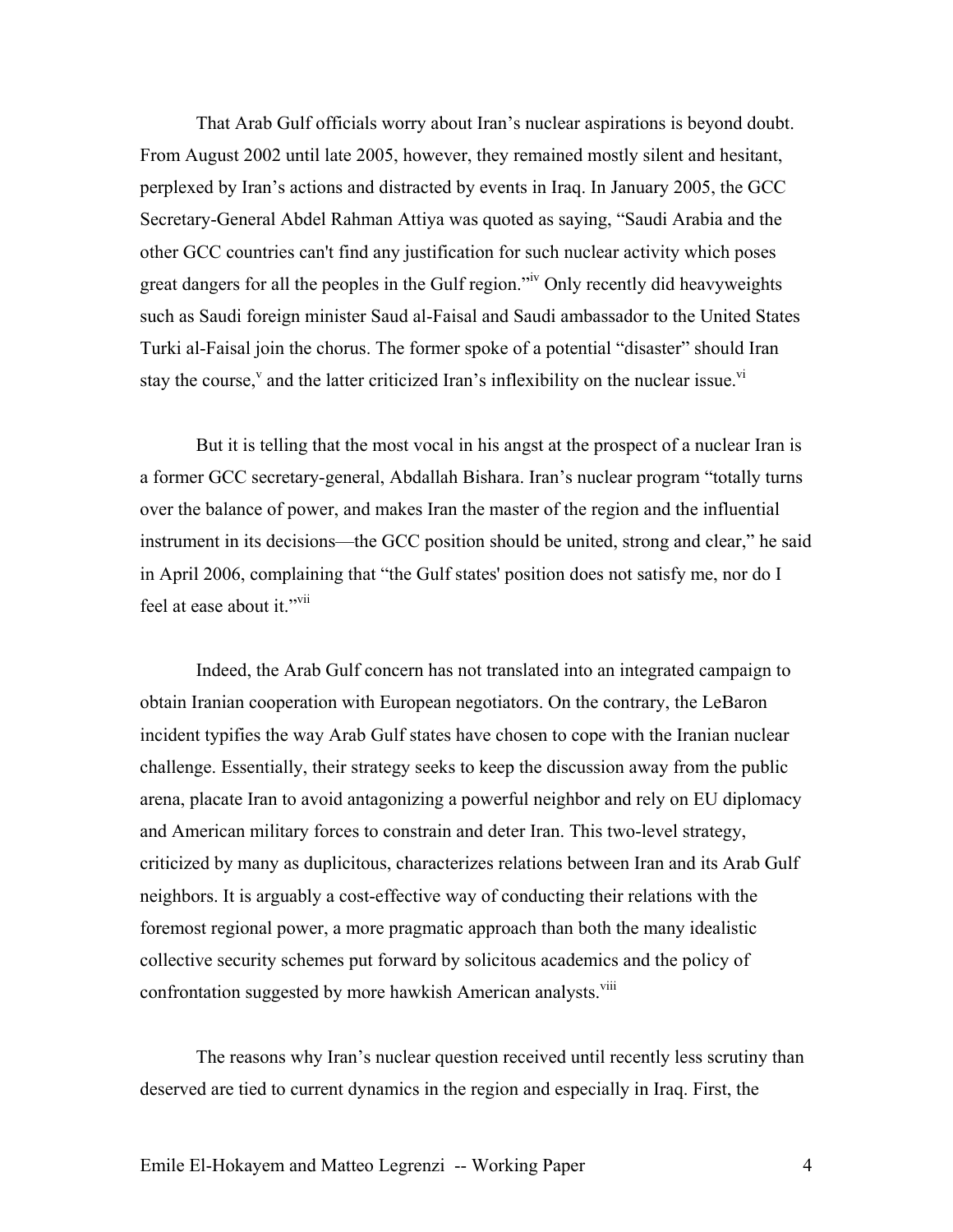nuclear issue is overshadowed by a more imminent and more visible development: Iran's involvement in Iraq. Gulf regimes see with great anxiety the internal shift in Iraqi politics that is bringing to power an emboldened Shia majority whose rise generates internal and regional concerns. Iran's intentions in Iraq remain unclear, creating immense potential for misinterpretation and miscalculation.<sup>ix</sup> What is Iran's vision of Iraq's future? Is Iran actively undermining US efforts in Iraq to control the country, or is its involvement in Iraq part of contingency planning? Is Iran shrewdly positioning its clients in Iraq, or is it hedging its bets and hoping to shape Iraq's future regional posture? Regardless of Iranian preferences, though, what seems evident is that modern Iraq is slowly but certainly parting from its role as the main bulwark of Arab Gulf states against Shia assertiveness and Persian expansionism.

That the situation in Iraq dominates the media coverage and public debate in the Middle East makes the perils emanating from Iran—especially Iran's ability to stir Shia passions in other countries—even more palpable. Iraq's slow descent into civil war is broadcasted and commented on daily on Arab satellite television. Iraq has become an emotional and omnipresent issue in the Arab world. Support for the Iraqi "resistance" and fear of rising Shia Islam are powerful rallying cries, especially when paired together. Often, statements of the GCC states' own senior officials only strengthen the perception that Iran is the main patron and beneficiary of Iraq's troubles. $^x$ 

Long before the most recent war in Iraq and before Iran's advances in nuclear technology were made public, Iran had been singled out, sometimes unfairly, as the main threat to the stability of Arab Gulf kingdoms.<sup>xi</sup> Iran's historic regional ambitions, its support of Shia groups in the 1980s and early 1990s, and Ayatollah Khomeini's eagerness to export the Islamic Revolution still resonate in Arab minds. An attempted coup in Bahrain in the early 1980s and the suspected irredentism of Shia communities there and in other GCC states are, rightly or wrongly, linked to agitation on the part of the Iranian government. Iran's historic role in the Gulf makes it a much more worrying neighbor than other actors, including the United States: Iran is there to stay, and its ambitions, real or perceived, shape the GCC states' behavior. This translates into justified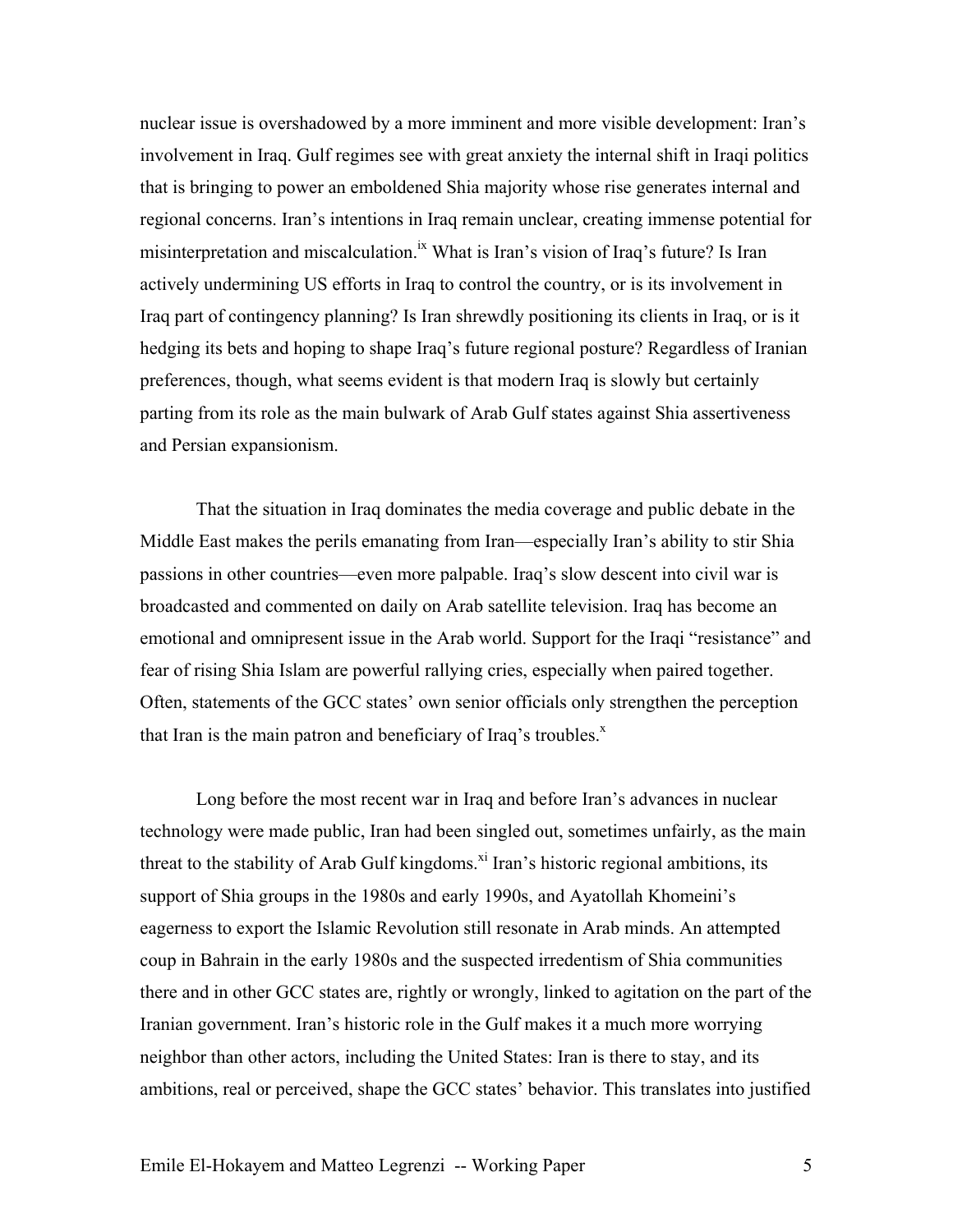circumspection in making public statements that may antagonize the Iranian leadership, a circumspection that goes hand in hand with the private manifestation of alertness when weighing Iranian influence in the Gulf.

The narrative of the Iran-Iraq war, with Iran portrayed as the aggressor despite evidence to the contrary, is indicative of this mindset. The Saudi-Iranian rapprochement of the 1990s and the pragmatic and conciliating policies of former presidents Rafsandjani and Khatami towards their Arab neighbors have partly alleviated Arab fears, but the hardening of Iran's position vis-à-vis the West may have implications that would reverse the détente of the last decade.<sup>xii</sup> Despite this détente, long-held suspicions and prejudices that Arabs maintain toward their Persian neighbor still linger and are likely to inform Gulf reactions to Iran's blatant involvement in Iraq.

Conversely, because of its sensitivity, complexity and apparent remoteness, Iran's nuclear challenge, until very recently, rarely made the headlines in the Gulf. It is often kept in royal diwans and for discussion with senior U.S. and European officials. In the public sphere, it is tackled with unease and perplexity.

In responding to Iran's nuclear challenge, Arab Gulf regimes are constrained by two powerful and convergent forces: their own public opinions and resilient pan-Arab norms. Paradoxically, there is a significant measure of sympathy in the Arab world for Iran's nuclear ambitions.<sup>xiii</sup> An unscientific poll on the Al-Jazeera website showed that 73% of the respondents (arguably mostly Arabs) did not believe that Iran's nuclear program constituted a threat to the neighboring countries.<sup>xiv</sup> In October 2005, a poll showed that 63% of respondents in 6 Arab countries (including Saudi Arabia and the UAE) considered that international efforts to get Iran to stop its nuclear program should cease.<sup>xv</sup> Indeed, a significant achievement of President Ahmadinejad is that he succeeded in shaping the debate about the nuclear crisis in the Arab world. By courting an already sympathetic public, he amplified the rift between pro-American Arab Gulf rulers and their deeply anti-American populations. Indeed, Ahmadinejad's rabid anti-US and anti-Israel rhetoric, his eagerness to defy what is perceived as Western obstruction, and his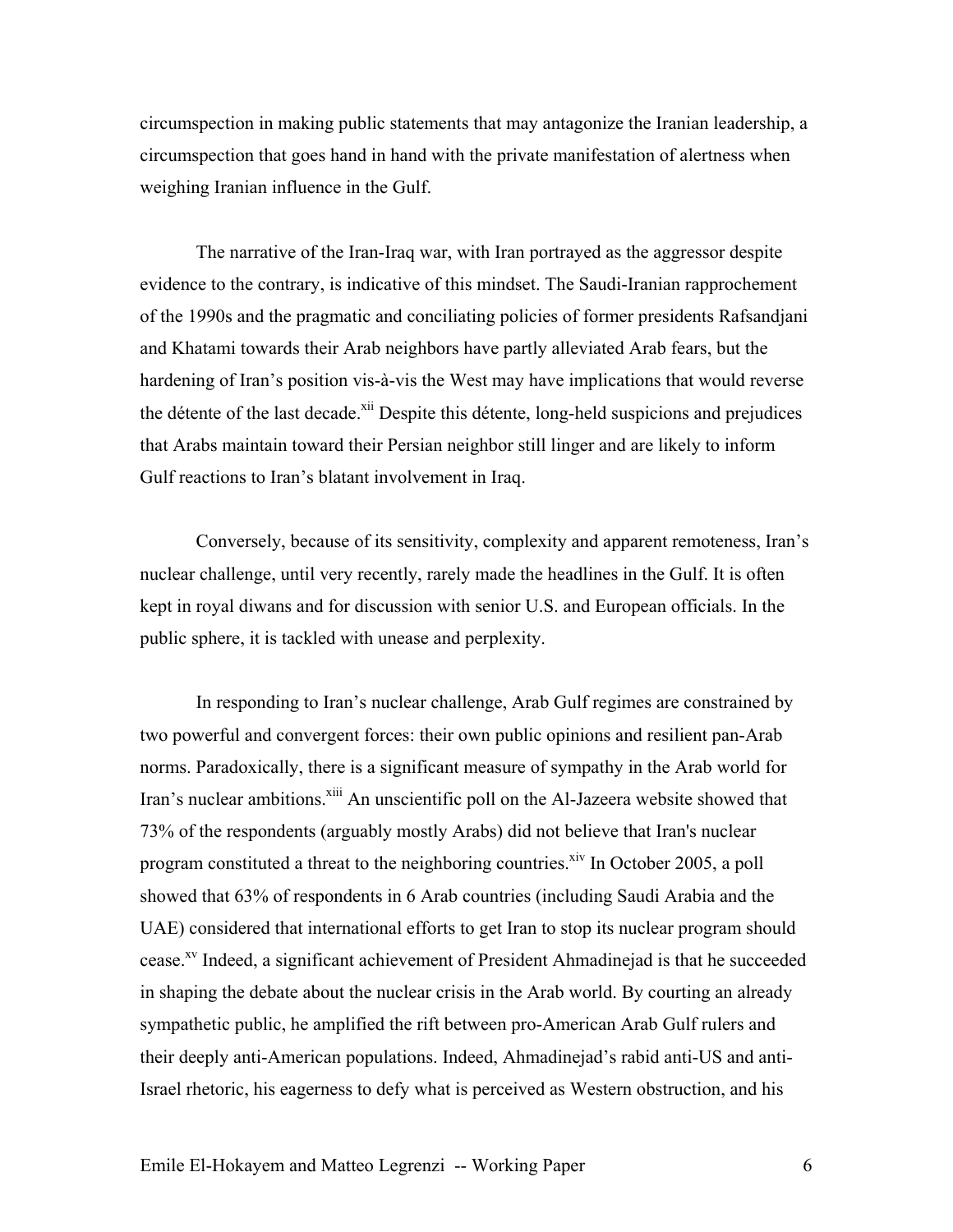claims to represent an oppressed but rising Islamic nation resonate well among populations convinced that the colonialist West is again up to no good.

The complexity of the issue and poorly-conducted public diplomacy have convinced many that Western attempts to restrict Iran's access to a complete fuel cycle reflect an inherent Western tendency to check any rising power instead of being portrayed as a crisis of a global dimension. More specifically, at the popular level many Arabs feel some pride at seeing an Islamic nation, even a non-Arab one, develop nuclear technology and challenge the United States on the world scene. With the Bush Administration's hawkish foreign policy in the background, the widely shared sentiment is that the counter-proliferation doctrine is only another instrument of Western and US imperialism. The nuclear apartheid argument resonates more than the necessity to abide by international agreements such as the Nuclear non-Proliferation Treaty and related obligations. Iran itself has sought to portray the issue as one of sovereignty and prestige, while systematically obscuring its own breaches of the NPT. Additionally, in the eyes of many Arabs, the possession of military nuclear capabilities by other regional powers provides Iran with arguments to defend its strategic needs in a region where the myth of self-sufficiency in defense reigns. It would be wrong to dismiss outright the influence of public opinion in GCC states when it comes to this issue. For rulers engaged in a delicate balancing game, appearing too close to the US position is a liability, and the example of Islamic dissent in Saudi Arabia is certainly a reminder of this.

Arab Gulf leaders are also limited by surviving pan-Arab norms that shape public and official expectations in the Arab world beyond the Gulf. The ever-present issue of Israel's nuclear capabilities constrains them because it gives other Arab states a say in how they define the Iran problem.<sup>xvi</sup> Pan-Arab and pan-Islamic norms and expectations require Arab Gulf regimes to appear more anti-Israeli than anti-Iranian, despite the immediacy and potency of the Iranian threat, and to criticize US policy towards Iran despite the United States' role as their main security guarantor. The Egypt-inspired Arab League's insistence on a region-wide focus reflects an eagerness on its part to remain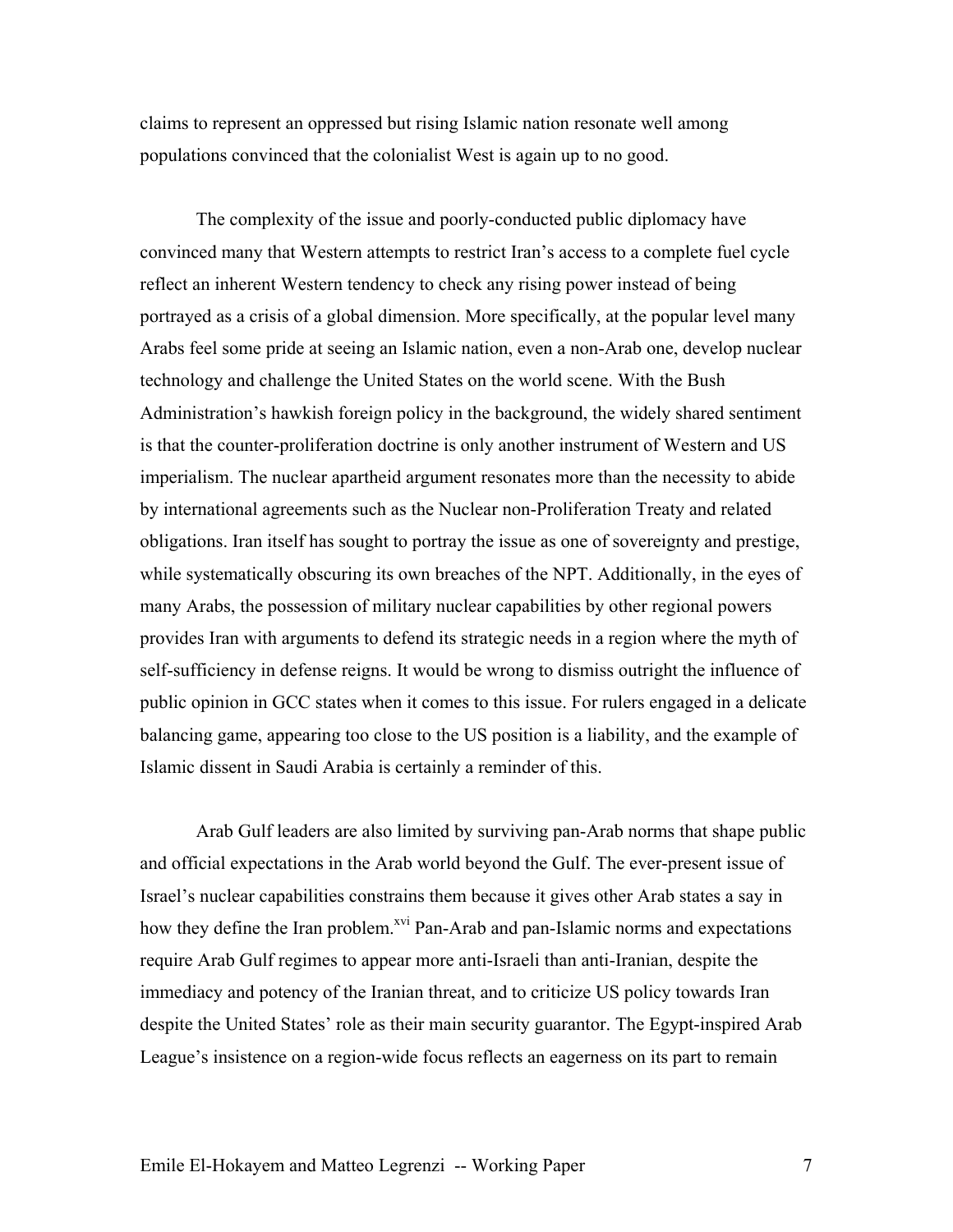engaged as a key actor, keep the foreign policies of the Arab Gulf states anchored in the Arab state system and prevent them from articulating a completely autonomous agenda.

In reality, these pan-Arab norms have become irrelevant to the Gulf threat perceptions, now significantly different from the Israel-centered concerns of the Levantine Arab states.<sup>xvii</sup> For them, the center of gravity of the Middle East has shifted from the Levant to the Gulf, and the nature and scope of Gulf volatility has little to do with the Arab-Israeli conflict. Indeed, some Gulf states (Bahrain, Qatar, UAE and Oman) have initiated contacts with Israel, but the low-key and commercially driven nature of this interaction has ensured that it remained largely been off the public discussion. Incidentally, an active Iranian program will guarantee that Israel will never take gradual confidence-building measures such as volunteer implementation of NPT clauses which could one day be part of a comprehensive peace process.

Nevertheless, overcoming this taboo has been more difficult than expected because of the convergence of official Arab pressures (mainly through efforts by Arab League Secretary General Amr Moussa) and the considerable support for Iran in the Arab street. In a telling example, the GCC states failed to mention Iran's nuclear ambitions as a main concern in the final statement of their December 2005 summit. Instead, and as urged by Amr Moussa, the Secretary General of the Arab League, they agreed to condemn Israel's nuclear arsenal. But the recent Saudi suggestion that a nuclear-free Gulf should precede a regional pact on WMD signals willingness to put this obstacle aside.<sup>xviii</sup> Only in May 2006 did the GCC leaders issue a relatively tough statement after an extraordinary summit on the situation in Iraq and Iran.

#### **The Costs of Negotiating with Iran**

For those who worry about Iran's nuclear aspirations, there is something deeply disconcerting about the absence of any Gulf Arab involvement in the negotiations aimed at stopping, or at least slowing, Iran's nuclear progress.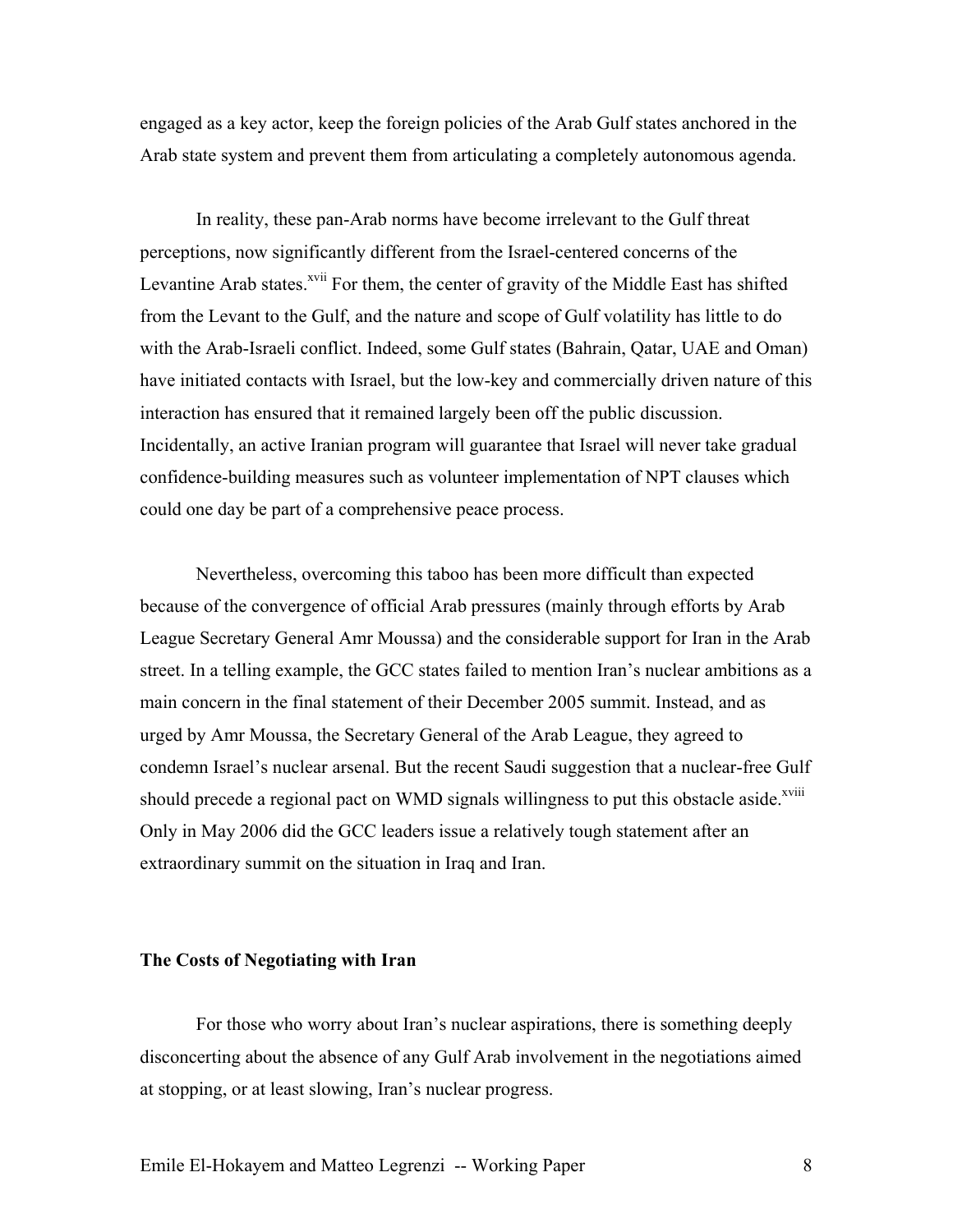Arab states undoubtedly prefer a non-nuclear Iran but they are unwilling to assume the costs of negotiations with Iran. The existing asymmetry of power between Arab Gulf states and Iran, combined with the Gulf Arabs' lack of political options, complicate the situation.

Discussions between Arab states and Iran in formal and informal settings over security arrangements and stability in the Persian Gulf have been ongoing since the détente of the 1990s. But real progress depends on a key issue unlikely to be resolved in the near future: the presence and role of the United States in the region. Iran considers the United States to be the key factor of instability and an aggressive outsider in the Gulf, while Arab Gulf states see the United States as the foremost element of their defense posture. Iran's overarching strategic objective in the Persian Gulf is to obtain a major shift in the US posture, preferably the departure of US military forces. For their part, the Arab Gulf states seek to maintain good relations with Iran, while continuing to rely on the US security umbrella. Consequently, demands for an immediate withdrawal of US troops are simply a non-starter. These contradicting perspectives make it difficult for the GCC states and Iran to actually implement those confidence-building measures that are often heralded as a panacea.<sup>xix</sup> The obstacles that lay in the path of a comprehensive Gulf security regime are of a deeply political, not technical, nature, and therefore they are much harder to overcome.

In a diplomatic effort to persuade Iran to permanently suspend its uranium enrichment activities, Arab Gulf states have economic and political levers that can increase the costs or improve the benefits of a "carrots-and-sticks" approach by Europe or the United States, but that would make only a marginal contribution to the overall package. For GCC states, far more important is the question of whether the benefit of joining these efforts outweighs the potential fallout if Iran goes ahead with its program. Indeed, the Gulf states have concluded that antagonizing Iran by siding fully and overtly with the United States now will bring no substantial benefits and will instead likely yield more tensions in the future. It is significant in this regard that recent warnings about the Iranian nuclear program have been delivered mainly by the GCC Secretary General,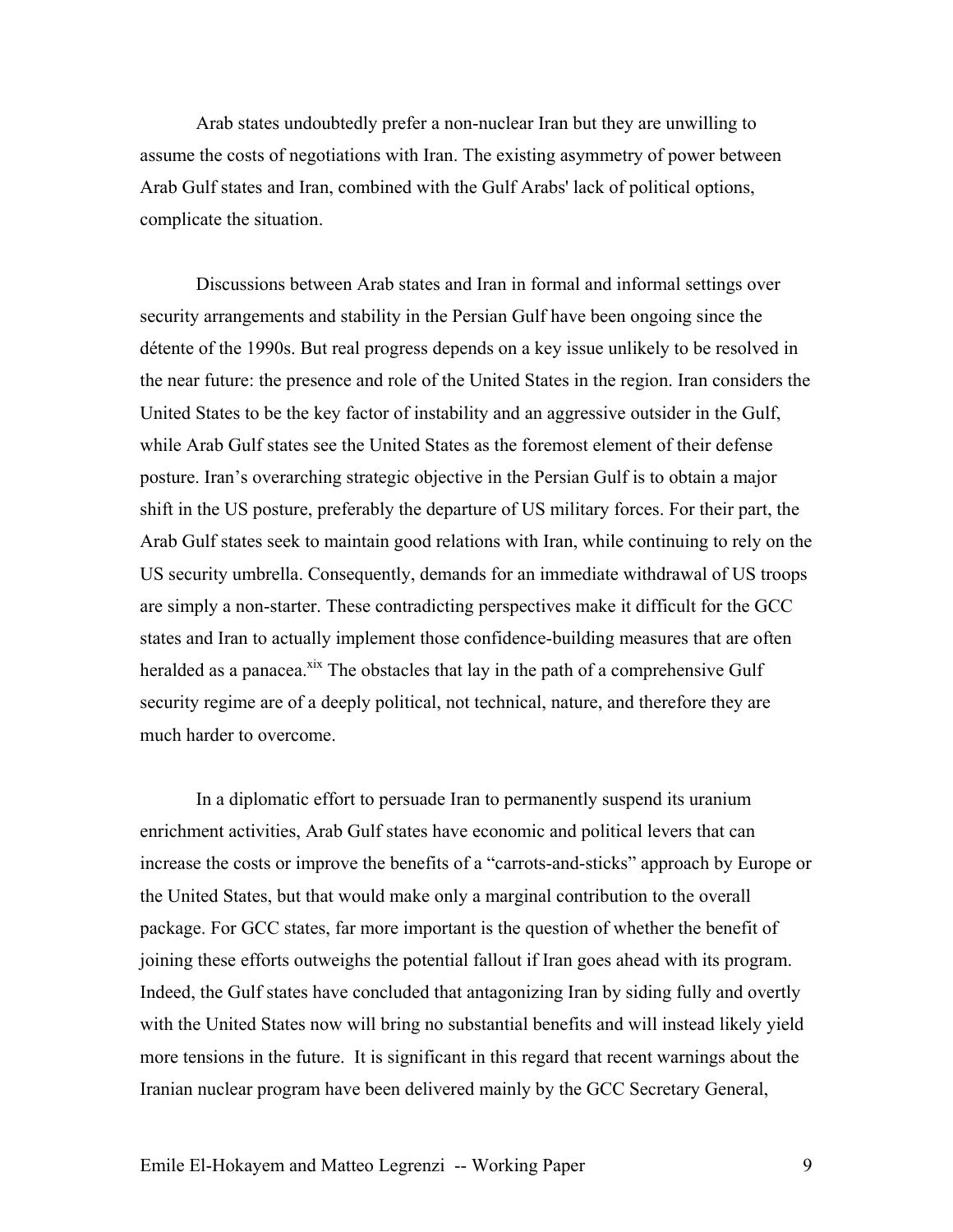essentially a bureaucrat with none of the powers of his European counterpart, only recently by foreign ministers and never by heads of state. Furthermore, these officials explicitly recognize Iran's right to a complete nuclear fuel cycle for peaceful purposes under the auspices of the IAEA. The latter is seen by the United States as a prologue to weaponization or at the very least an unacceptable element of nuclear ambiguity. In contrast, warnings about Iranian influence in southern Iraq and the rise of Shiism were delivered personally and through major outlets by Egyptian President Mubarak, Jordanian King Abdullah and Saudi Foreign Minister Saud al-Faisal and resonated throughout the Arab world.

The Arab Gulf states calculate that Iran could be seriously interested only in the economic benefits and security guarantees that the European Union and the United States can offer. This assumption is perfectly acceptable, and drives Arab Gulf states to question the need for involvement. Furthermore, there is a perception that not even these incentives would convince Iran to renounce its nuclear aspirations. Many in the Gulf are convinced that Tehran is set on its course and nothing except a grand bargain with the United States, improbable as it is, will change its strategic rationales.

Moreover, Arab Gulf states judge that Tehran probably does not identify them as a major threat to its security, and certainly not a driving factor behind its nuclear ambitions. Iran's rationales for developing a nuclear capability are based on strategic and prestige grounds in which its Arab neighbors play, as such, a minor part. This probably correct judgment, corroborated by Western analysts, however comes with an important corollary that should not be overlooked: the risk is that an Iran armed with nuclear weapons will lead to a diplomatic stand-off in the Gulf and reduce considerably the margin of political and diplomatic maneuverability of its Arab neighbors. Iran could demand an end to the rapprochement between some Gulf states and Israel, have a bigger say in oil policy, or be in a position of strength on GCC-Iran disputes (i.e. the three islands). Certainly the acquisition of nuclear weapons, or more simply the acquisition of a full nuclear cycle that leads to a posture of nuclear ambiguity will bring significant strategic advantages to Iran. It would turn it into the foremost regional power in the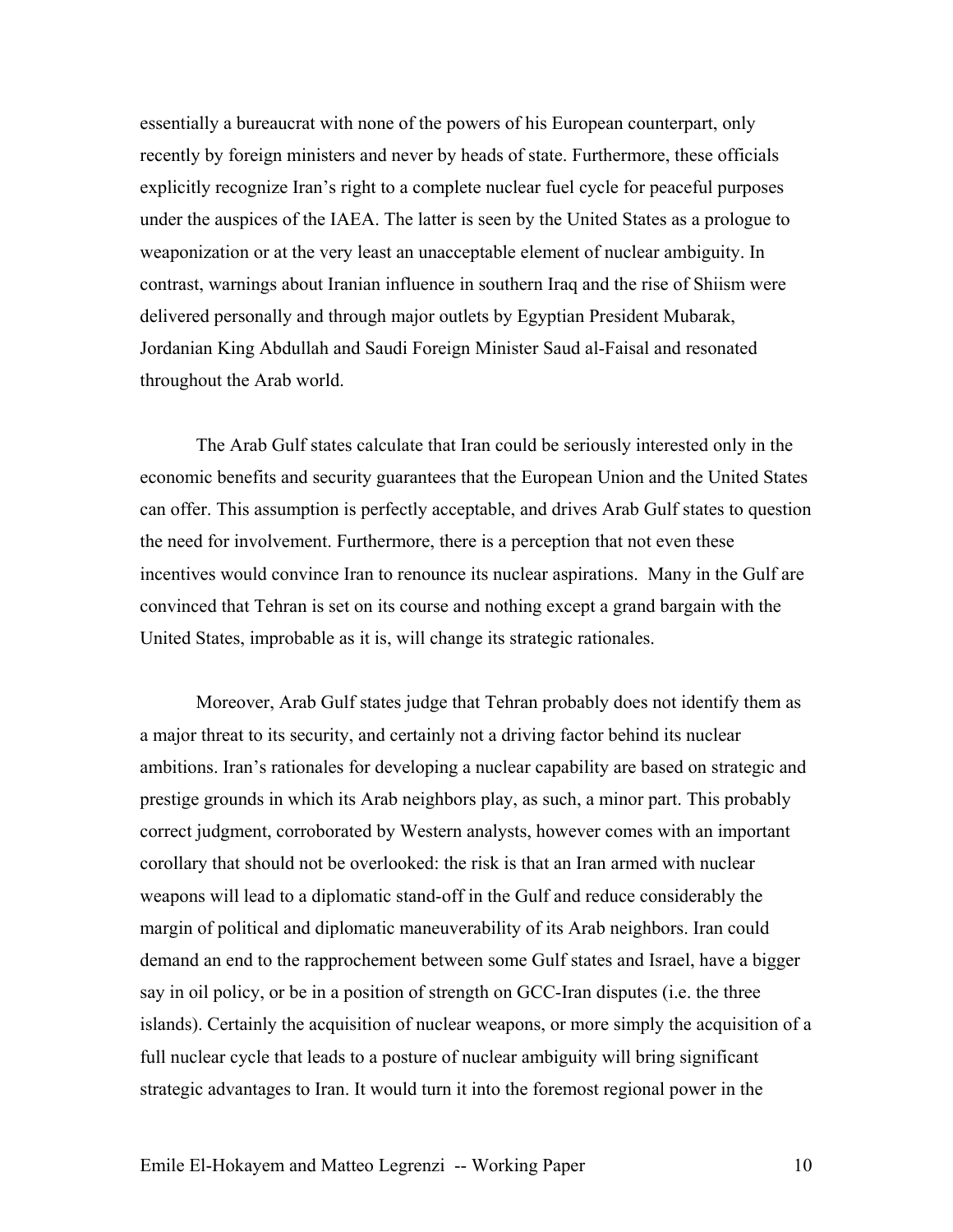Middle East on the par with Israel and, at least in the eyes of the most radical elements in Iran, would provide welcome leverage to defy U.S. pressure.

A recommendation from hawkish analysts is that Middle East states, namely Saudi Arabia and, to a lesser extent, Egypt, signal to Iran that its nuclear ambitions will force them to reconsider their own nuclear posture and precipitate a regional arms race. Some even argue that Saudi officials have made this clear to Tehran. However, the persuasive value of such an argument is uncertain and probably counterproductive. Iran is already living in a neighborhood of nuclear powers – including the United States. It is certainly not convinced that it is starting an arms race, but rather that it entered late in this game, especially in view of the world's passive reaction to Iraqi use of WMD against Iran in the 1980s. It will take more to change the rationale behind Tehran's nuclear venture than raising the prospects of an arms race. Even if that were the case, it would only comfort Tehran in its decision to acquire a nuclear capability.

In addition, the perception that Iran is stubbornly set on its nuclear course makes Arab Gulf states wonder why they should enroll in a losing battle. A grim acknowledgement among Iran experts in the West is that Iran will likely acquire the expertise to produce weapons-grade fissile material. Those who believe that a diplomatic solution is possible envisage a tougher inspections regime to prevent Iran from diverting nuclear fuel for military purposes, but reluctantly acknowledge that this would mean that Iran would possess a complete fuel cycle capability. If this were indeed the case, Iran would nevertheless come close to have its own policy of "strategic ambiguity." This would be a major step forward on the path of being recognized as a nuclear power. Under these conditions, it is legitimate to ask what benefits Arab Gulf states would obtain from joining a losing battle.

In the short term, Iranian pursuit of the full nuclear cycle is likely to lead to increased volatility in the region. This would not be good for the GCC states that have a big interest in projecting an image of economic and political stability to attract investors and combat internal contestation. In order to be prepared for such an eventuality, Arab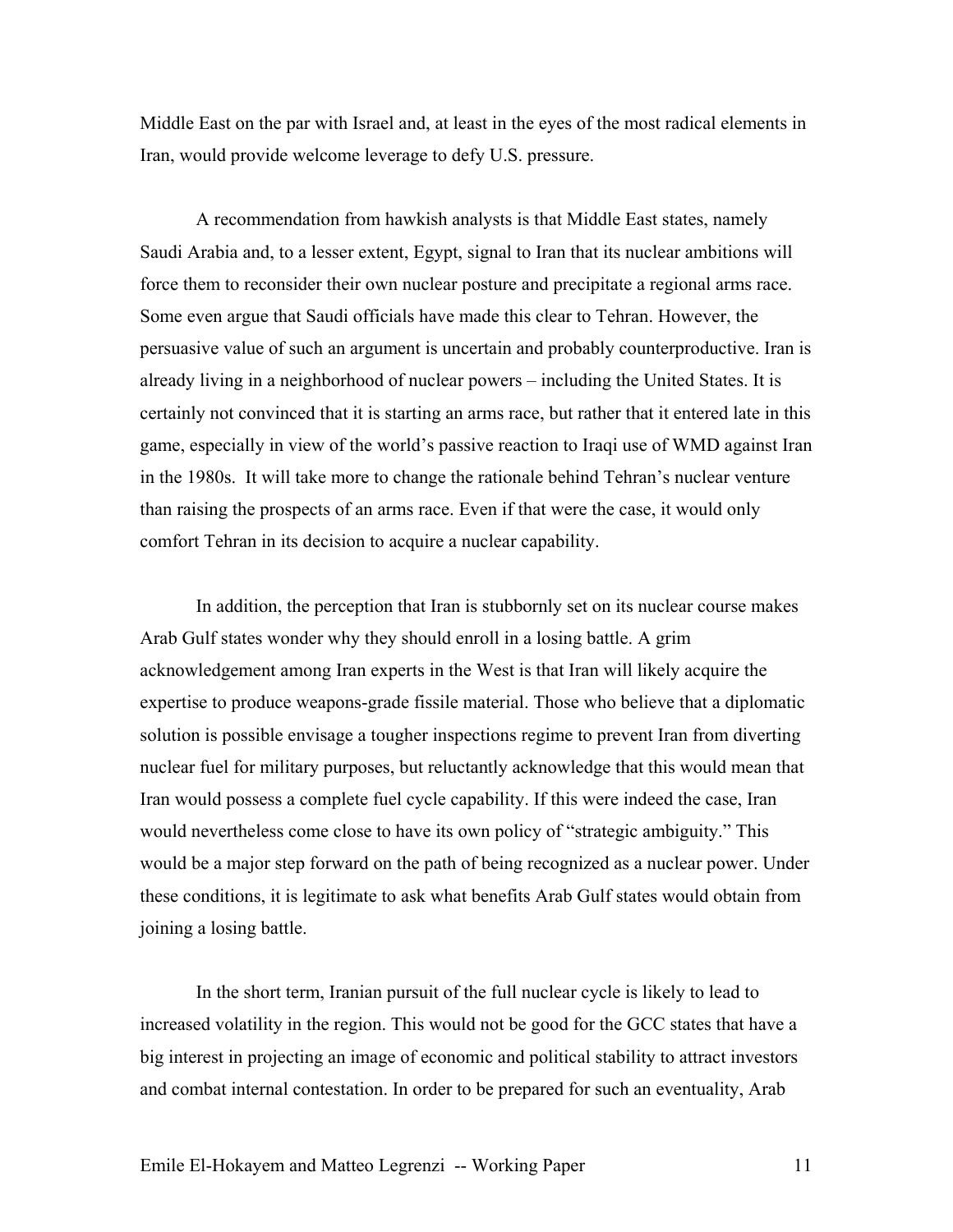Gulf states need to develop independent strategic expertise to help decision makers better understand their environment, the available national security tools and the potential strategic challenges and opportunities in dealing with Iran. Unfortunately, Arab Gulf states still rely on the United States to do the grand-strategic thinking, the defense planning, and its implementation. This outsourcing comes at a price: that of being a follower rather than a shaper of regional strategy. While fundamentally overlapping, American and GCC national interests do not always coincide.

Despite this grim picture, Arab Gulf states are not totally absent from the diplomatic game. In reality, they are actively courted by both high-level Iranian and American officials.

Iran has repeatedly approached its Arab Gulf neighbors to reassure them about its intentions and, more recently, to limit the damages of President Ahmadinejad's rhetoric—his comments denying that the Holocaust has occurred were made from Mecca, on the sidelines of a meeting of the Organization of Islamic Conference, to the embarrassment of his Saudi hosts. Supreme Leader Khamenei has encouraged or dispatched to key Gulf states mediators such as former foreign minister Velayati (now Khamenei's diplomatic advisor), Expediency Council Chairman Rafsandjani, who enjoys good relations with several Gulf leaders, and Secretary of the Supreme National Security Council Larijani. Iran has also tried to enroll them in its own public diplomacy effort against the West or as mediators, a trap since it would suggest that the nuclear challenge is really about Iran-West relations instead of a regional crisis.

Arab Gulf leaders have also visited Tehran, but there is little evidence that such visits have delivered any tangible result except short-term détente. At the occasion of the visit of Qatar's King Hamad in May 2006, Qatar and Iran agreed in principle to sign a security agreement, but more revealing was the public argument over the naming of the Persian Gulf—a emotionally-charged fixture of Gulf politics.<sup>xx</sup> Even the recent announcement that the GCC would sent to Tehran a delegation headed by the Omani foreign minister to restate its concern about its nuclear program sounded more like an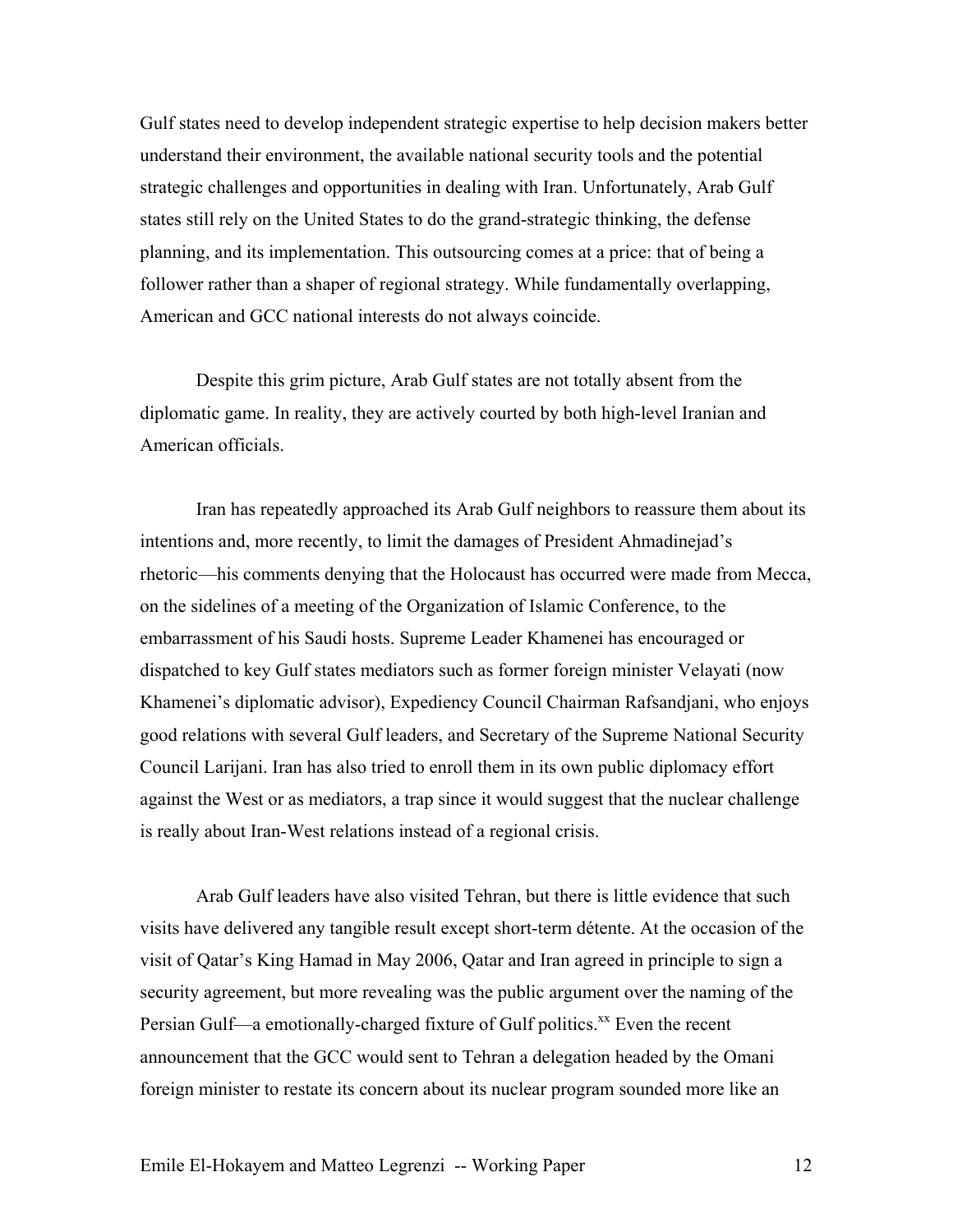improvised and futile initiative than a smart move part of a bigger diplomatic campaign. While Oman enjoys good relations with Iran, it carries little political weight. Had the GCC states wanted to send a strong signal, they would have dispatched the Saudi foreign minister. Moreover, the Omani foreign minister himself denied that he was formally asked to represent the GCC, claiming that "those are just ideas."<sup>xxxi</sup> Qatar's foreign minister further confirmed the lack of a common GCC position when he stated that "There is no initiative in a real sense by the Gulf states, it is more that we support and encourage a diplomatic solution to this issue."<sup>xxii</sup>

An indirect and creative way through which Arab Gulf states are tackling the Iranian nuclear challenge is by emphasizing the environmental hazards linked to Iran's nuclear program. The very legitimate and genuine concerns Arab Gulf states have about nuclear safety are grounded in two widely-shared assessments: first, that the nuclear technology acquired and developed by Iran presents a high degree of risk and unreliability, second, that the populations and basic infrastructure of the Gulf monarchies are, with the exception of Saudi Arabia, concentrated on the coastal region and would be highly vulnerable to an nuclear accident. A Saudi journalist complained that "the Bushehr nuclear reactor [...] is closer to Manama or Doha than to the Iranian capital."<sup>xxiii</sup>

Iran has been trying to assuage these fears—"There is nothing to worry about, we have spent a lot of money on [environmental] safety and the security of the plant," an Iranian spokesman even stated<sup>xxiv</sup>—and has made offers of limited technological and scientific cooperation. Theses reassurances have however fallen short of GCC hopes. Iran has also refused to allow GCC inspectors from visiting key nuclear facilities, including the Bushehr reactor. This, combined with IAEA reports, creates existential concerns that still need to be explained to Arab Gulf populations, largely oblivious to this risk.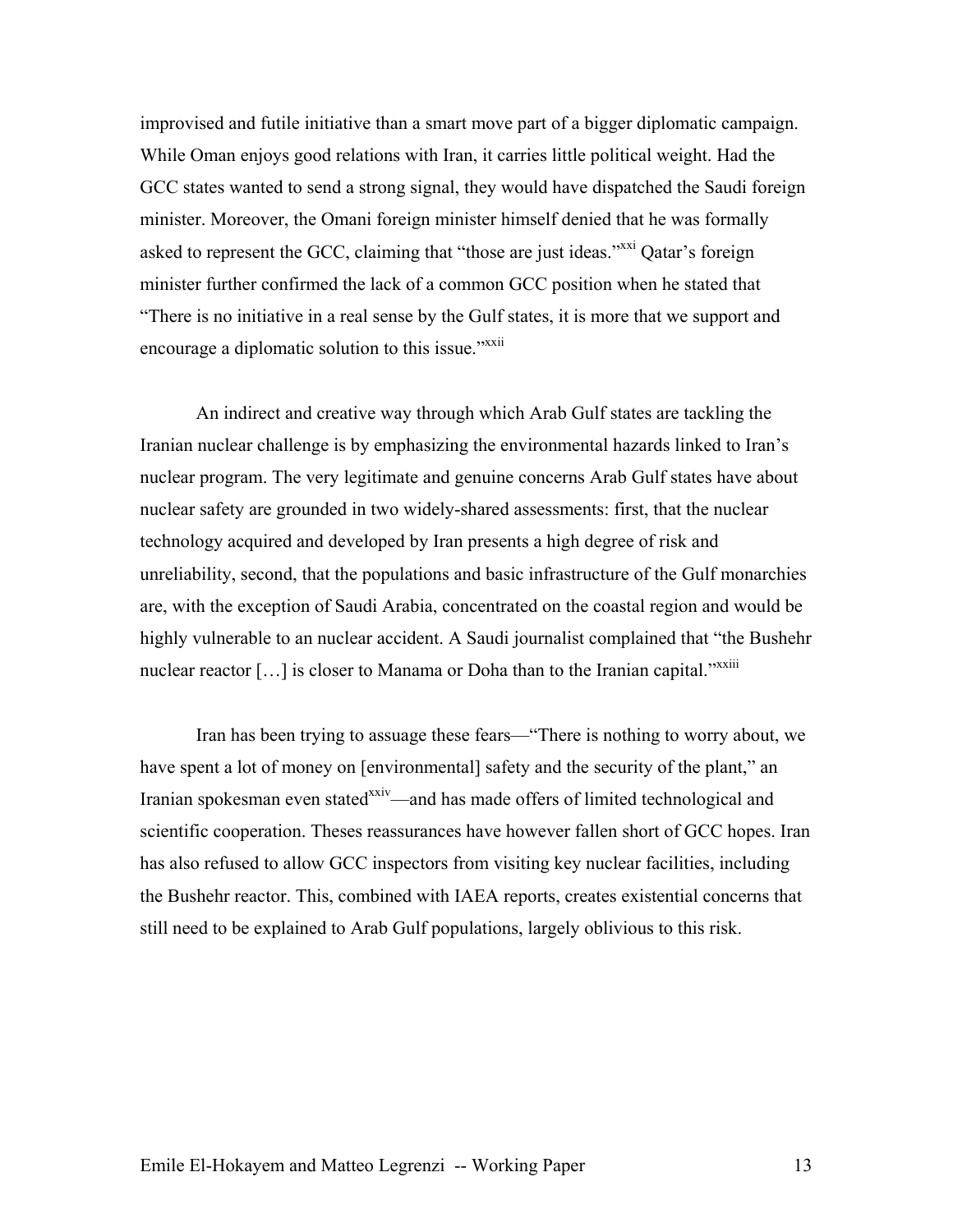## **The Implications of a Showdown**

Critical time will arise if and when confrontation with Iran is in sight. If the United States, with or without approval of the international community, decides to impose sanctions or undertake coercive action against Iran, Arab Gulf states will be hardpressed to choose a side, but in all likelihood, they will opt to side with the United States. Yet this will be an unpleasant and decidedly risky decision. It would shatter the illusion of détente patiently fashioned in the past decade, create lasting Iranian resentment, and bring no guarantee of a more peaceful future. The prospect of a fourth major armed confrontation in the region since 1980 is sobering, and its potential impact on Gulf security and economic development devastating.

Some analysts are convinced that the Arab Gulf states will provide the United States with the logistical and political support it will need to deter, contain or punish Iran.<sup>xxv</sup> They contend that Gulf leaders are on board for such scenarios, and have prepared throughout the past decades for this eventuality. Because Arab Gulf states cannot be seen as leading the charge against Iran, they demand in private that the United States and the European Union be more assertive in countering Iran's nuclear ambitions.

While this line of argument has some validity, it lacks contextual nuance. Going beyond the issues of US intentions and capabilities, especially while the United States is deeply and unhappily entangled in Iraq, it is essential to speculate whether Arab Gulf states would acquiesce to US-driven escalation with the risk that Iran may then attempt to destabilize them or whether they prefer to accommodate a powerful nuclear Iran. Hawks argue that Arab Gulf states will always prefer a weak and angry Iran to a powerful one. Yet, if this implies internal instability and a major blow to their economic development, combined with additional volatility in Iraq, it is difficult to imagine the Arab Gulf states choosing this path without scrupulously assessing the alternatives. To associate themselves so blatantly with the United States in military strikes or a war where Iran will be perceived as a righteous victim by their own populations will consume much, if not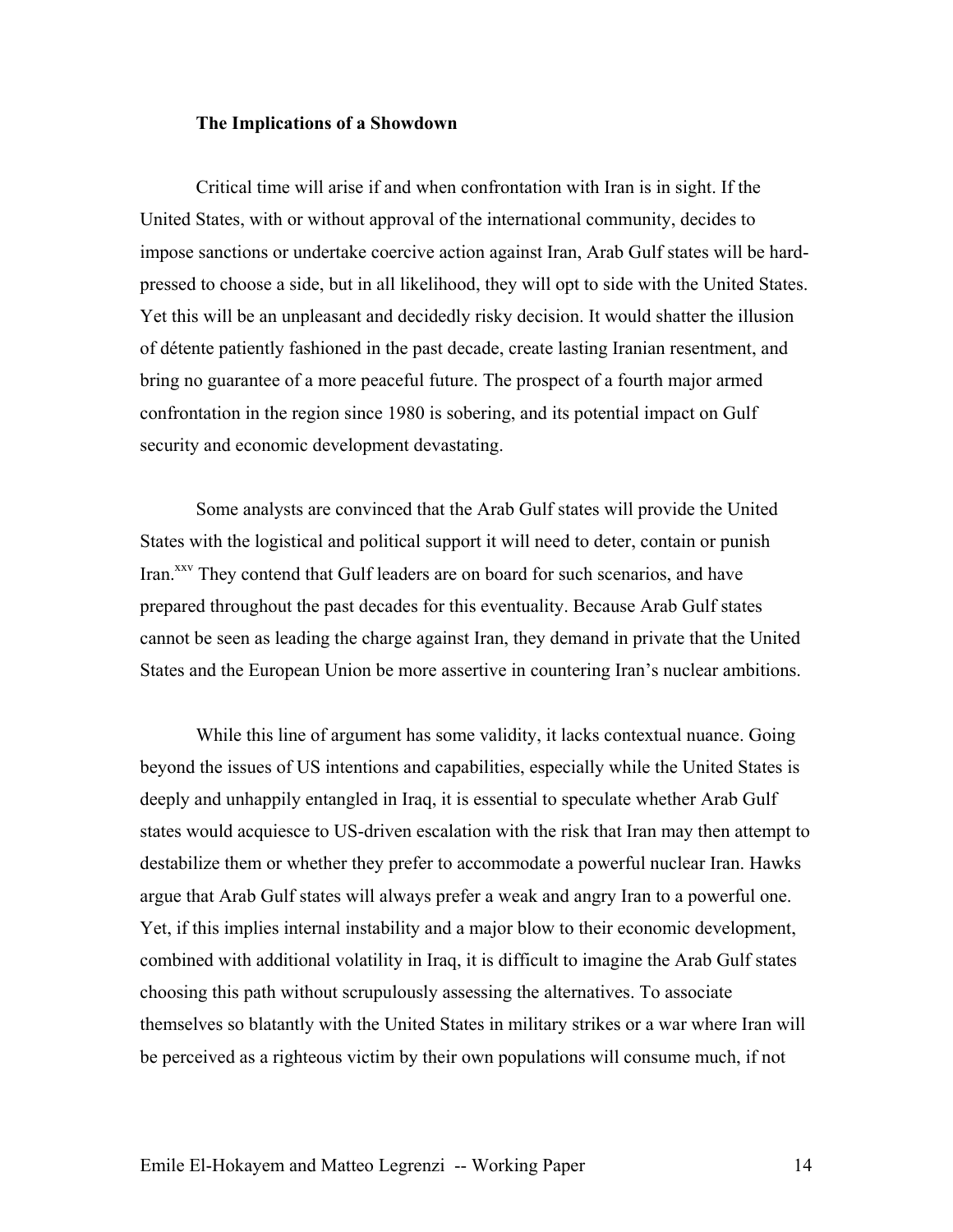all, the domestic and regional political capital they have, and ensure Iranian hostility for decades to come.

Another element critical to upholding the above argument is improving military capabilities of the Arab Gulf states. Awash with money from energy revenues, these states are already investing significantly in arms procurement and force modernization. To be sure, Gulf states need to enhance their defense posture, and work harder toward an integrated, Gulf-wide defense system. There are signs that GCC states are moving in this direction but for now GCC defense cooperation remains largely symbolic, as evidenced by the January 2006 announcement that Peninsula Shield, a joint-GCC force longheralded as the nucleus of a credible integrated GCC defense system, would be dismantled. In fact, it would be counterproductive and somehow delusional to build up offensive capabilities. At a very basic level, the risks that GCC regimes would incur in setting up effective standing armies clearly outweigh the benefits that could be gained in military efficiency. Professional standing armies have a tendency to eventually seize power in the Arab Middle East.<sup>xxvi</sup> GCC elites realize that their conventional capabilities are no match for Iran's, and that their own military assets will only complement US forces marginally, if at all.<sup>xxvii</sup> Weapons acquisition by GCC states is best conceptualized as an "insurance policy" underwritten by as many insurers as possible. While military analysts despair at the resulting operational incongruence, the decision to rely on a wide array of suppliers makes much sense given the geostrategic realities of the Gulf.

As many have observed, military solutions to delay or stop Iran's nuclear program are not easily feasible. In Arab Gulf eyes, however, they will likely have disastrous consequences. First and foremost, military force would prompt Iran to activate its networks and assets in Iraq, fueling an already highly volatile situation and ruining for good any hopes the United States might still entertain of delivering peace to Iraq, in Afghanistan, jeopardizing a fragile success made possible by Iranian goodwill, in the Levant, where Syria and Iranian-backed Hezbollah and Islamic Jihad can easily provoke a military escalation, and, evidently, in the Gulf. Already, newly elected Iranian President Ahmadinejad has demonstrated his willingness to at least embarrass his Arab colleagues.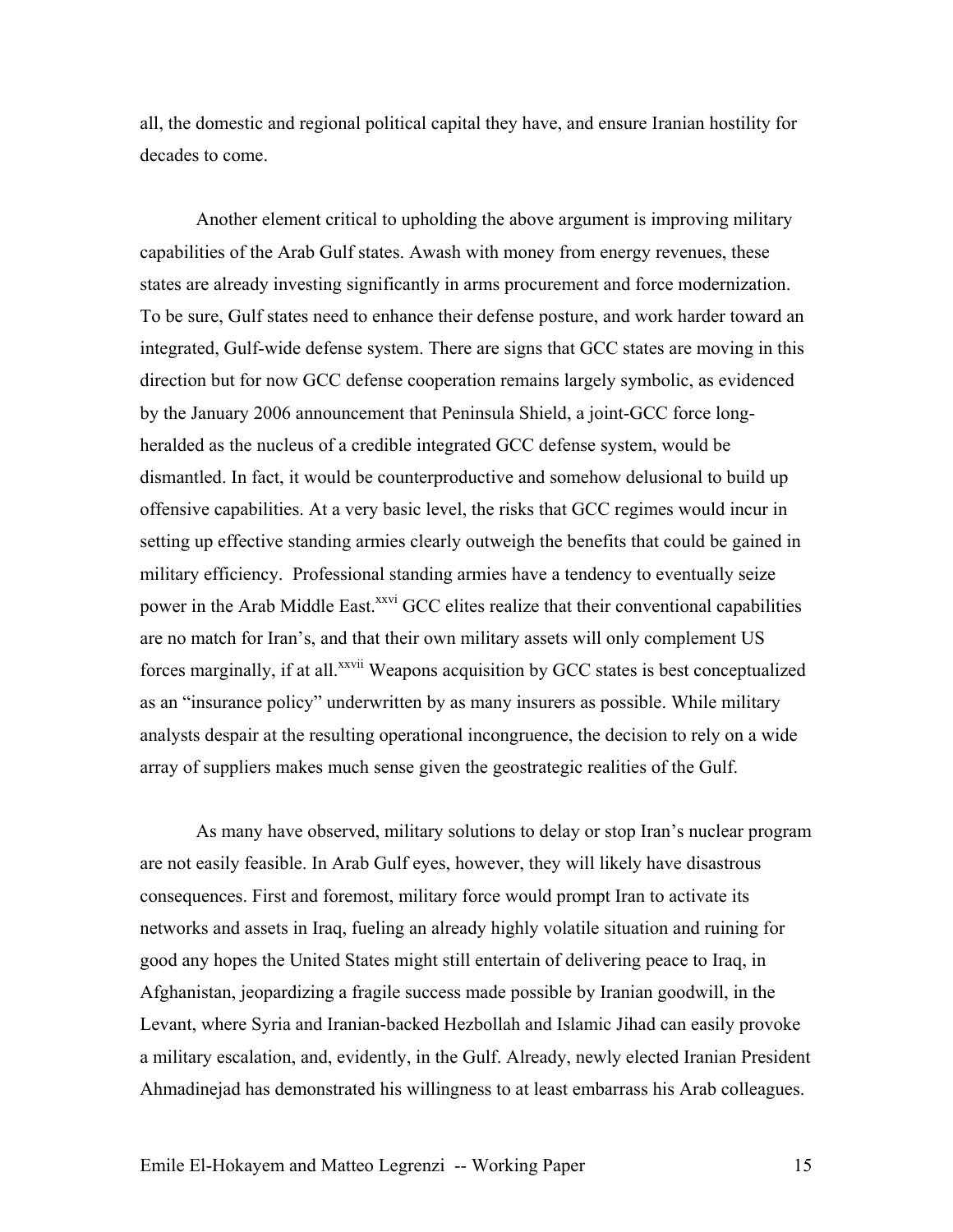When he calls for wiping off Israel, not only does he provoke the international community, he also exposes a gulf between Arab Gulf rulers and their own populations. That Ahmadinejad seems to be reclaiming Iran's self-allotted responsibility as the champion of the Islamic world certainly adds another layer of apprehension. If Iran is willing to embarrass or challenge its neighbors on purely ideological—that is, anti-US grounds, it will appeal to many Sunnis offended by their countries' alignment with the United States and moderation on the Arab-Israeli conflict, regardless of increasing Sunni-Shia tensions. This is a risk that Arab Gulf leaders, to their credit, fully appreciate.

Moreover, any military option would also lead Iran to withdraw from the NPT and end legal international control of its program through inspections and safeguards. With the backdrop of the Iraq WMD fiasco, Arab Gulf states, as many other countries, believe that, despite its many limitations, UN- and IAEA-generated information is probably of better quality than Western intelligence on Iran's nuclear program. This is why Arab Gulf states prefer a situation in which IAEA inspectors can monitor Iran's nuclear progress. With Iraq fresh in mind, it is only predictable that questions as to the quality of intelligence and the wisdom of a coercive approach will dominate the debate.

Finally, expecting limited strikes to effectively deter Iran from going ahead is probably wishful thinking and ignores the power of Iranian pride and nationalism. If anything, it will guarantee that Iran will push ahead and go for nuclear weapons instead of only the capability to build them. Arab Gulf leaders, most of whom have dealt with Iran for much longer than any US government, probably comprehend this predicament, and will lobby heavily to prevent such an escalation.

Short of military action, any strategy of containment or punishment would require Arab Gulf states participation, or at least their assent. From maritime interdiction to implementation of sanctions, the toolbox envisaged is wide and possible to utilize. However, one cannot expect Iran to endure without retaliating what contained and eventually brought down Saddam Hussein. The Arab Gulf states, regardless of their own reservations about the wisdom of sanctions or the war, accepted that the United States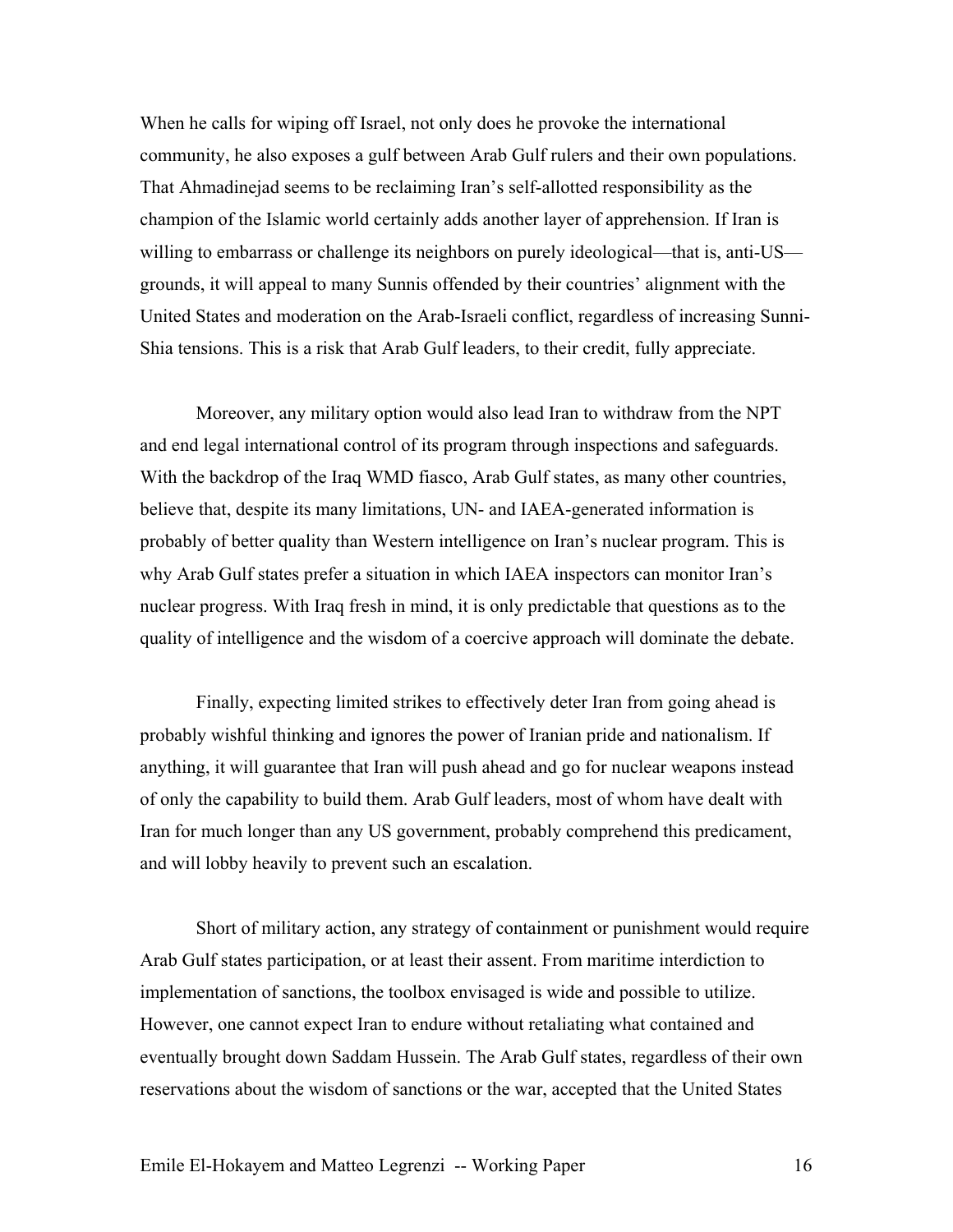and its allies use bases located on their soil for land, naval and air operations. In Saddam's case, the capacity of Iraq to instigate domestic unrest or even acts of terrorism was negligible. On the contrary, Iran has proven to be very skilled at developing its own regional and international networks and at nurturing groups with loose ideological affinities. In its own way, Iran has developed its own deterrence capability that Arab Gulf leaders have to take into account in their decision-making process.

Only a strategy of deterrence would bring at a bearable level the political and security costs that Arab Gulf states would incur should there be a showdown. Such a strategy would rely on redlines, escalation levels and military capabilities defined in accordance with and provided by the United States and its allies. Nevertheless, even such an approach would be hardly satisfactory. If Iran manages to define the terms of the confrontation, or if Islamic fundamentalists seize the opportunity to denounce their leaders as bin Laden did during the 1990s, then the Arab Gulf states will simply be trapped. One needs to imagine a replay in the Gulf of the 1980s missile crisis in Europe.

 A key factor in determining where Arab Gulf states stand will be international legitimacy. In February 2006, in the wake of the IAEA decision to refer Iran's file to the UN Security Council, the Secretary General of the GCC stated that the GCC "did not oppose" this move. This suggests that, with the cover of international law, it is likely that the GCC will endorse an UN-sanctioned decision to impose targeted sanctions against Iran.

## **Differing Threat Perceptions**

Beyond the fact that Arab states feel powerless to influence Iranian policy, other structural factors shape Arab Gulf policy assumptions and decision-making regarding Iran.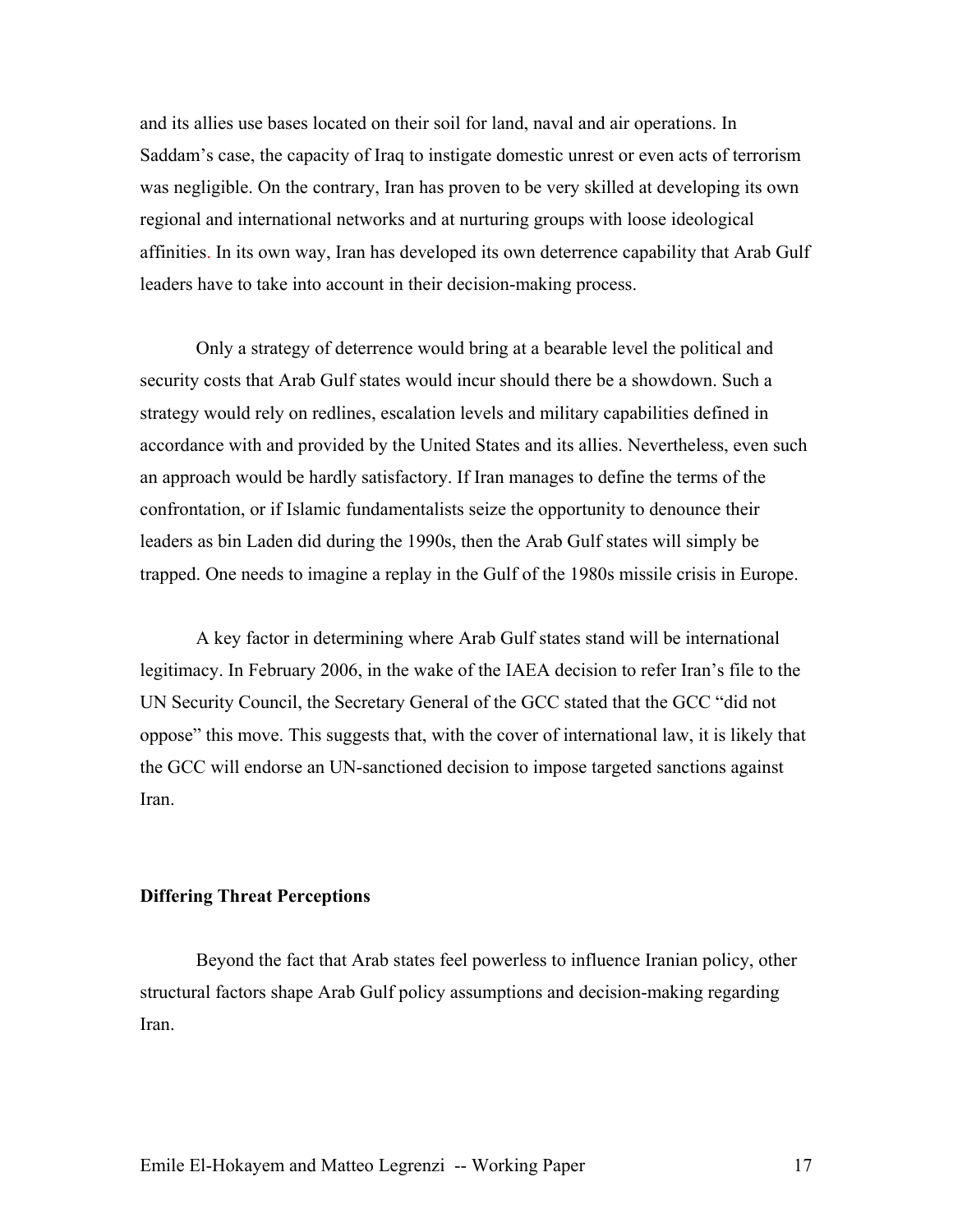First, it is essential to acknowledge that Western powers and Gulf states perceive the Iranian menace very differently. For Western powers, and especially the United States, whose economic, cultural, and political ties with Iran are weak, Iran is perceived as a hard security threat, a function of the perceived nature of the regime in Tehran. For Western analysts and policymakers, this threat is almost quantifiable and very material, and is dominated by terrorism, WMD, and missile capabilities. This is the direct result of decades of estrangement and tensions between Iran and the West that have reduced relations to a primitive state. Business interests, cultural exchanges, personal experiences, even Iranian lobbies in the West play a limited role in how assumptions are formed and policy formulated at the highest levels of government.<sup>xxviii</sup>

In particular, US-Iranian relations have remained at their nadir for the past 25 years. For Americans, Iran evokes hostages in Tehran and Beirut, shady arms deals including Iran-Contras, violent anti-US and anti-Israeli rhetoric and support for various radical groups, and as of recently, WMD and Iran's role in Iraq's unrest. Other psychological and domestic obstacles reinforce this inability to conceptualize Iran as nothing other than a threat, and certainly not as an opportunity.

While both the United States and Iran made overtures to one another at some point, the fact remains that neither convergent interests in Afghanistan and Iraq nor hopes that a reformist takeover of Iranian politics would translate into genuine diplomacy and détente materialized into serious dialogue. Contrary to its predecessors who sought US recognition, the new leadership in Tehran has deemed irrelevant the need for rapprochement with the United States. This confrontational posture makes it harder for the United States to explore ways to talk to Iran.

While Iran's image in Europe has improved during former President Khatami's term—Europeans were enamored with his "Dialogue of Civilizations" initiative, the dominant feeling today is one of suspicion and frustration. Perhaps more than anyone, Europeans understand the complexity of Iranian decision-making and the difficulty of getting the Iranians to negotiate, commit and act. The diplomats they meet do not wield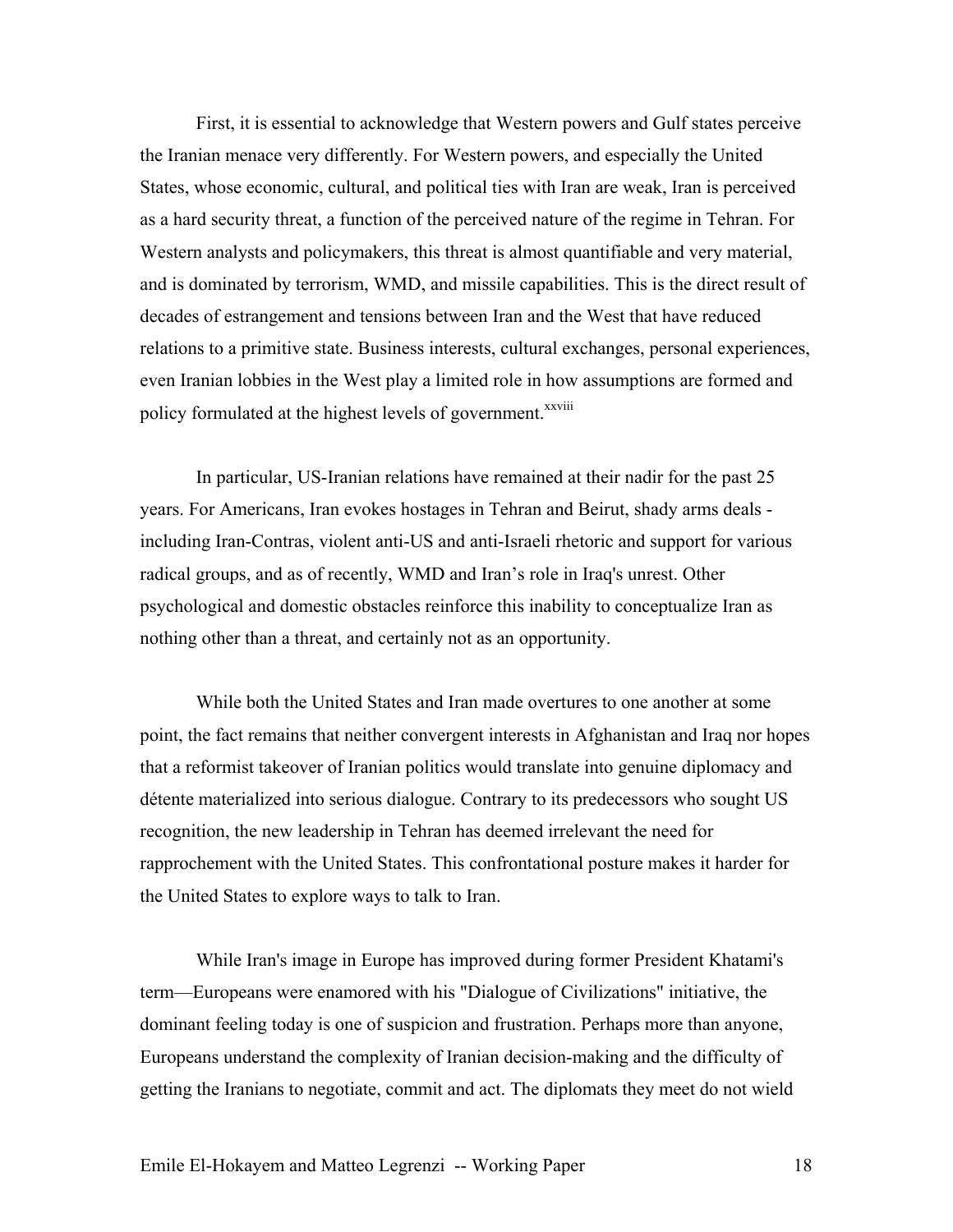enough power to balance the role of the Revolutionary Guards and other powerful actors, or to commit the Supreme Leader to any agreements. As a result, Paris, and more recently London and Berlin, have all become strong critics of Iran. Because they now feel that their efforts are failing despite advocating a diplomatic solution early on and putting forward what was in their eyes a generous package in August 2005, they are blaming Tehran for its inflexibility, and aligning themselves with Washington. Furthermore, Iran's reputation is still tarnished by its support for terrorist actions on European soil in the 1980s and 1990s – bombs that went off in Paris and Berlin, assassinations that eliminated Iranian dissidents, and the decree that targeted Salman Rushdie.

The Arab Gulf perception of Iran is more nuanced: because of the wider range of Arab-Iranian interactions, Gulf Arabs do not see Iran exclusively as a hard security threat. This does not mean that Gulf Arabs underestimate or are unaware of the Iranian military menace: as argued above, they worry about Iran's rising power in the region.

Gulf Arabs and Iranians maintain multidimensional if complex relations that add nuance to and sometimes mitigate their assessment of the other's intentions and capabilities. Underlying the widely reported spats over the naming of the Gulf lies a complex, interdependent relationship often overlooked in the West. It would be enough here to mention the crucial role that Dubai plays as a transshipment hub for goods bound to Iran, the large expatriate community in the UAE as well as in other GCC states, and the many business and cultural ties that bridge the two shores of the Gulf. Visits by Iranian parliamentary, business and cultural delegations are routine and a complex web of ties links communities on the two sides of the Gulf.

Central to this dynamic is a key distinction with the West: while the West and the United States in particular have issues with the nature and behavior of the regime in Tehran, Arab Gulf states worry about Iran itself, regardless of who calls the shots in Tehran. Of course, under Ayatollah Khomeini, their relations with Iran were disastrous, but the Gulf Arab historical narrative is filled with occasions of Iran bullying its neighbors prior to 1979 and perceptions of a Persian sense of civilizational supremacy.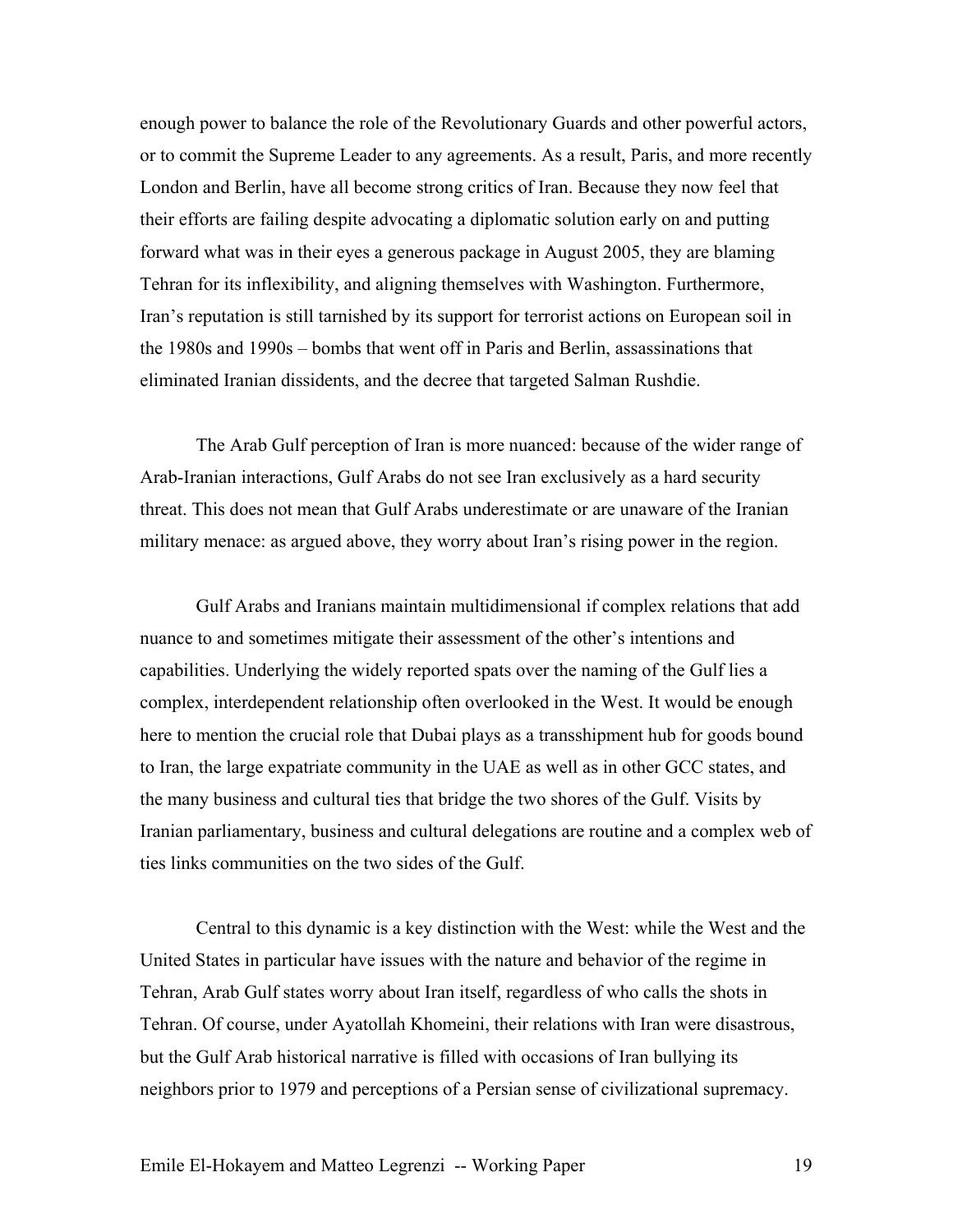After all, it was the Shah who took control three disputed islands claimed by the United Arab Emirates—a move then weakly protested by the United States.

Also, and perhaps wrongly, many in the region believe and fear that a pro-West Iran is a much bigger strategic prize for the United States than for the Gulf states. The United States would certainly welcome strategic changes that would bring it closer to a millennium-old civilization, a huge market, an educated population and a geographically appealing location. As reminder of US past inclinations, the twin-pillar strategy of the 1970s initially rested on Iran: Saudi Arabia, the second and "weaker" pillar, was only added at the urging of State Department Arabists and for its financial power.<sup>xxix</sup>

While the early 1990s witnessed a serious deterioration in their relations, GCC-Iranian contacts improved later in the decade as a result of a Saudi-driven rapprochement with Iran, and a sense that Iran had made regional confidence-building a key element of its national security strategy. Part of the rift after the 1990 Gulf war was due, to a degree, to Arab Gulf distrust of their neighbors and an unwillingness to accept anymore the logic of regional balance. In other words, Iran's deep enmity for Saddam Hussein's Iraq was not reason enough to rebuild ties. The United States had proven a reliable and capable ally, and Iran had nothing to offer aside from calling for a regional security pact with the Arab states, an idea they quickly rejected. The US dual containment strategy was providing a welcome shield from potential aggression. Iran, meanwhile, stepped up its support for Shia groups in the Persian Gulf, escalated tensions with the UAE over the disputed islands, had allegedly links to the Bahraini Hezbollah that attempted a coup in Manama in 1996, and organized major military exercises.<sup>xxx</sup> This strategy was probably aimed at signaling to its Arab neighbors that it would play a major regional role, and that their support and hosting of US military presence was seen as a direct threat to their own security.

It is also important to remember that, because of their history and geostrategic location, GCC states have different interests when dealing with Iran. While they all agree on the need for an American security umbrella, each state seems to pursue separate and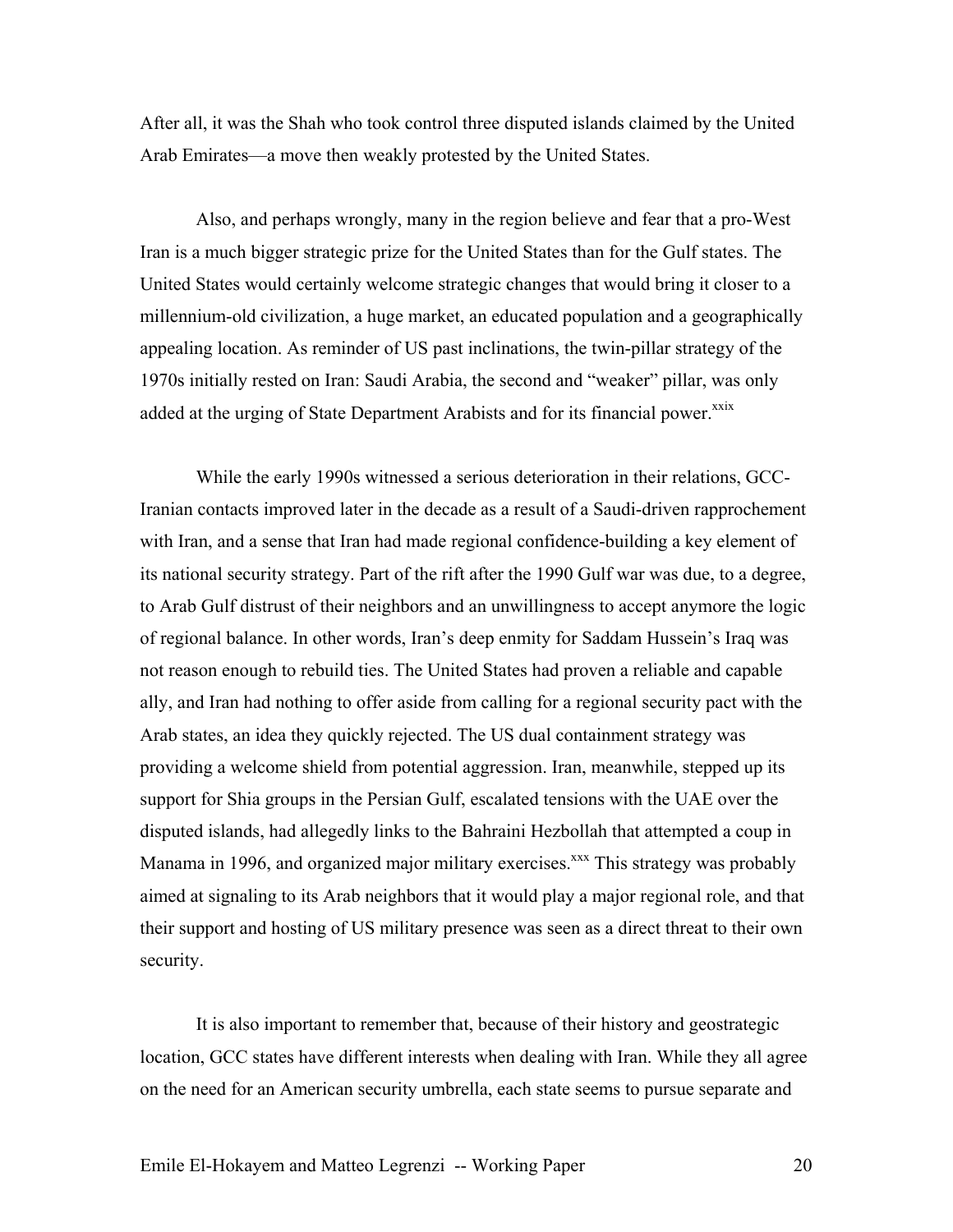evolving strategies when dealing with Iran, making it difficult to talk of a "GCC position" vis-à-vis Tehran. Oman and Qatar have a long history of trading and negotiating with Iran. As already mentioned, Dubai plays an important role in Iranian economic life by serving as a major trans-shipping and financial center even if the UAE as a whole may have the worst "formal" relations with Iran. On the other hand, Saudi Arabia and Bahrain are traditionally more wary of potential Iranian manipulative mobilization of their Shia communities. In the wake of the 1991 Gulf war, newly liberated Kuwait was very friendly to Iran in the 1990s but after regime change in Baghdad, their relations have cooled significantly.

Overall, though, either to avoid ruining a fruitful economic relationship or antagonizing a powerful and overbearing neighbor, all GCC states concur on the wisdom of letting the United States and Europe deal with the Iranian nuclear challenge.

## **The Way Forward**

Arab leaders think this ambiguity – some critics would say duplicity – in GCC-Iran relations serves their interests well. To some extent, they may be right. The fact remains however, that they need to be more active, or risk losing an opportunity to shape the future of their own region. There is however reason for hope.

A recent—and welcome—development has been a more vigorous debate in the Gulf about the Iranian nuclear issue, driven in large part by the Gulf's emerging policy community. Indeed, Arab Gulf intellectuals, research centers and newspapers—especially the leading Al-Hayat and As-Shark al-Awsat—have penetrated what was until now the "domaine reserve" of Gulf rulers, security and defense policy. They constitute the nucleus of a community of relatively independent security analysts, eager willing to publicly explore and debate issues and options that governments are unwilling to. One such initiative is a Track II project to promote and develop the idea of a Gulf WMD Free Zone put forward by the Gulf Research Center. While this idea has been on the table for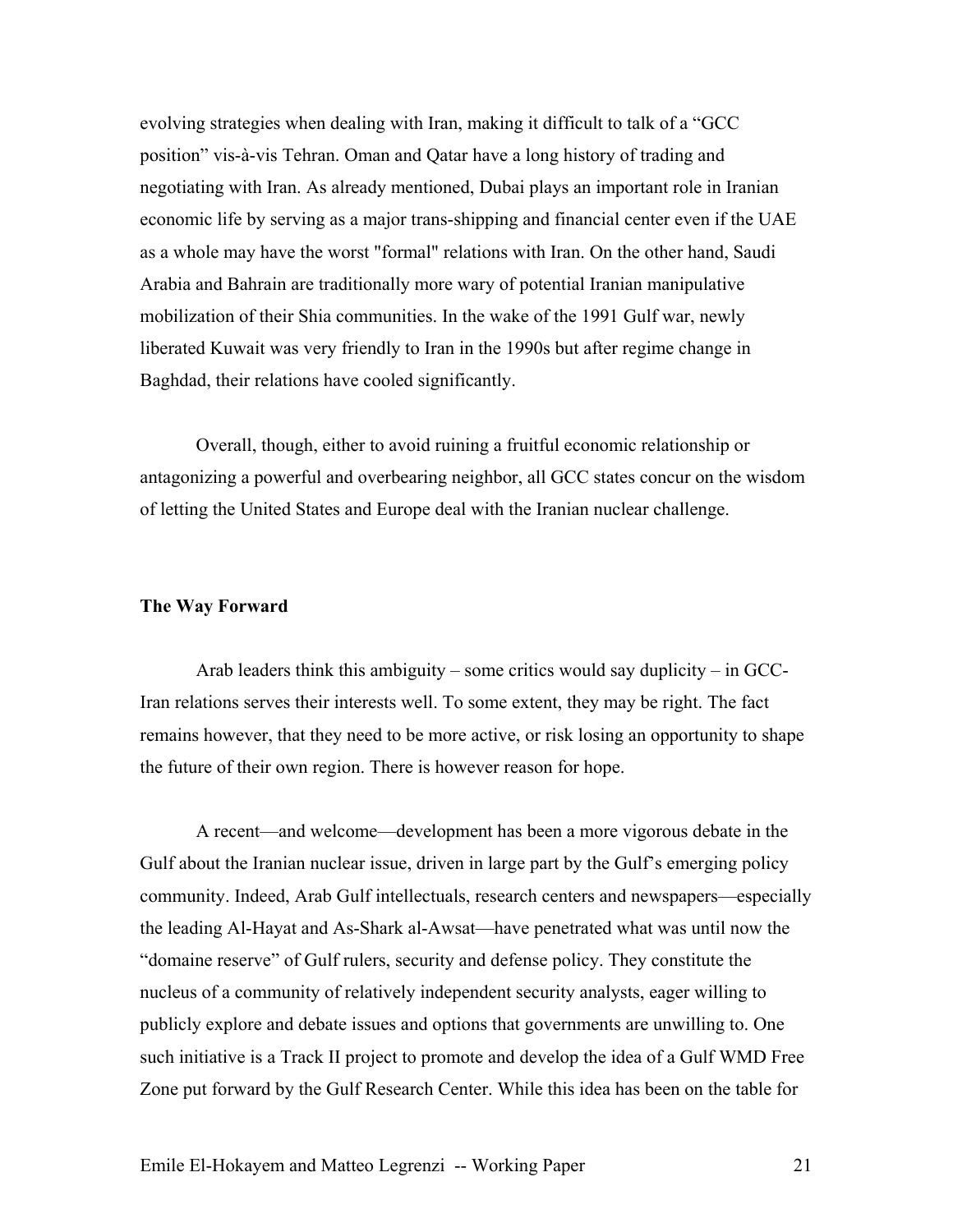decades, it acquired renewed momentum in the past year. Despite the problems described above, these Track-II initiatives between Iranian and GCC actors must be sustained, regardless of how bad relations are between the West and Iran. As evidenced by the tragic history of the past two decades, the Gulf is prone to miscalculations and misperceptions. While some believe that emphasizing process is not always a good thing, meetings and workshops like the ones organized by the Gulf Research Center, the Stanley Foundation and the International Institute for Strategic Studies are commendable initiatives.<sup>xxxi</sup> They might not deliver substantive results, but they contribute to better understanding. The confidence-building measures they recommend might not be realistic or easy to implement but they provide a platform for discussion. To be sure, the real problem is that Iranians who participate in these discussions are rarely top decisionmakers, but this is the best window into Iranian policymaking the world has.

Recent news and analysis indicate that Iran will not become a nuclear-capable power anytime soon, and that it is still uncertain whether it will indeed build the bomb instead of merely build the capability to do so. If this assessment is correct, there is still room and time for diplomatic progress, especially if the United States engages Iran in a meaningful way. Provided that this longer timeframe, and the likely reduced sense of urgency, does not dilute their motivation or that Iraq does not become their only priority, Arab Gulf states can still play a role by alleviating some of Iran's fears.

In this regard, Arab Gulf states should examine ways to further reduce the American footprint while maintaining the US security umbrella. So far, the United States has provided for their external security but on a bilateral basis and to the detriment of institutional mechanisms that could alleviate some of Iran's fears. While this flexibility suits the United States and Gulf leaders well, it creates too much uncertainty in the region and promotes Arab Gulf lethargy in the realm of defense and strategic thinking. Until the GCC states can conceptualize their security interests in a more independent way, they will remain in the backseat. Minimizing the American footprint in the Gulf will give Arab Gulf leaders more room to maneuver vis-à-vis Iran. One needs to realize and accept that the United States need not a large ground force to deter Iran or guarantee stability in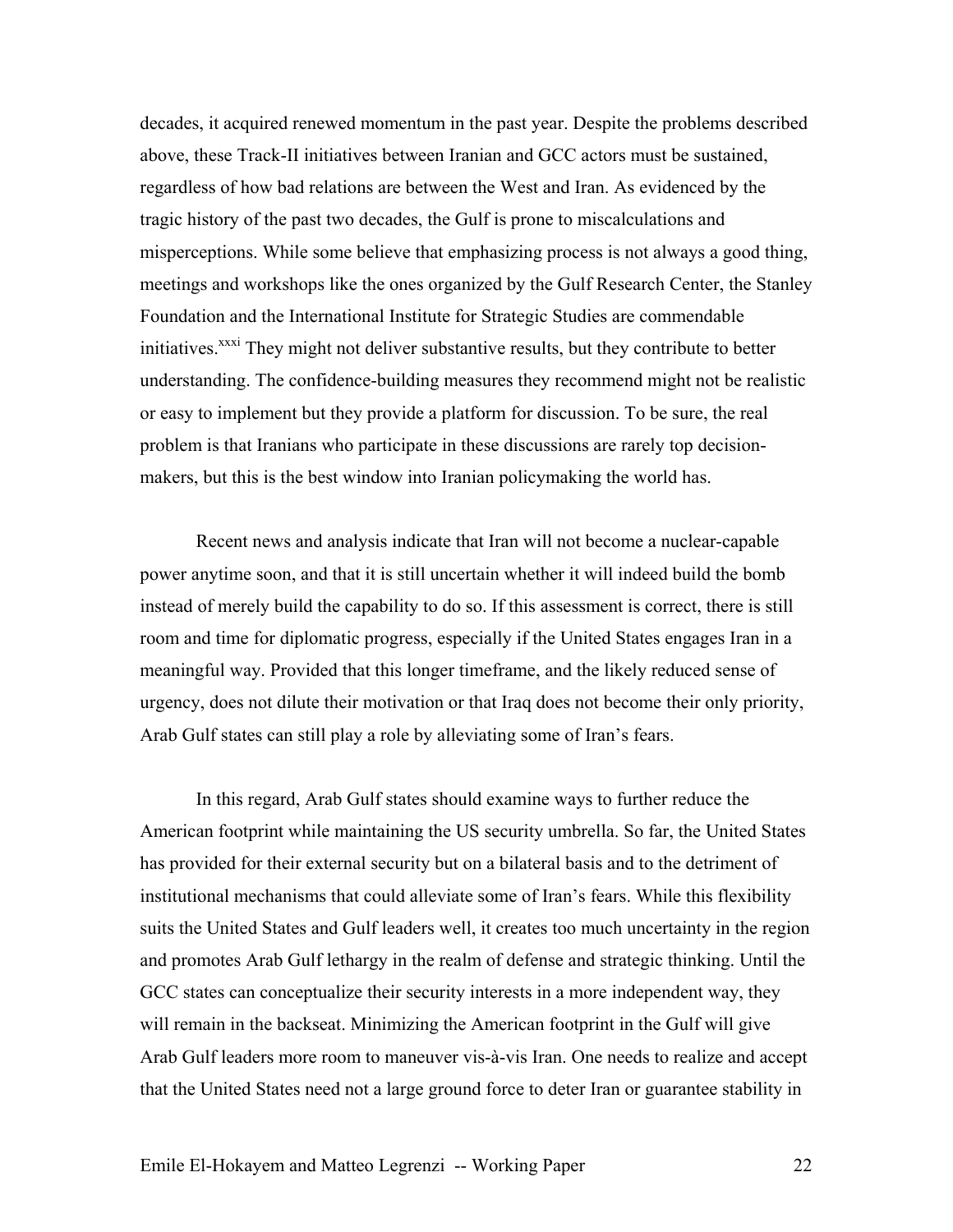the Gulf. The current expansion of air and navy bases in Qatar, the UAE, and Bahrain suggests that the United States is thinking strategically about its military posture in the region. The question is how much of this change is driven by GCC preferences.

Moreover, since it is likely that in case of a showdown, Iran will adopt more aggressive a rhetoric than a military posture, Arab Gulf states must harness and refine their "soft power" tools to counter any Iranian attempt to hurt their Islamic legitimacy, and shore up their counter-terrorism capabilities. Doing so will necessitate a wellconceived public diplomacy campaign, a message that emphasizes that Iran's nuclear program is a regional and global concern, not just a point of tension between Iran, the United States and Israel, an emphasis on Iranian past behavior and a careful handling of US requests, pressure and profile.

Ironically, Arab Gulf states realize in hindsight how good they had it in the 1990s when a balance of weakness, guaranteed by the United States, was in place in the Persian Gulf. This was probably an unstable equilibrium, but in retrospect, it did offer the conditions for GCC states to focus on internal matters without worrying too much about their neighbors.

It is also paradoxical that Arab Gulf states are uneasy about a genuine rapprochement between the United States and Iran or regime change in Tehran. Such an improvement may alter US preferences and entail major strategic changes in the region, and they could be on the losing side. This eventuality is so remote at present times that it does not affect Gulf short-term calculus. But, at the same time, they have an interest in a relative détente between the two countries that would allow them to focus on their economic development and reduce the dangers of domestic unrest.

It would be unrealistic to expect Arab Gulf states to play a major part in the current negotiations with Iran anytime soon. These mostly young states have yet to develop and harness a comprehensive national security toolbox. But they should not be dismissed either: the smaller states have shown great flexibility and resourcefulness in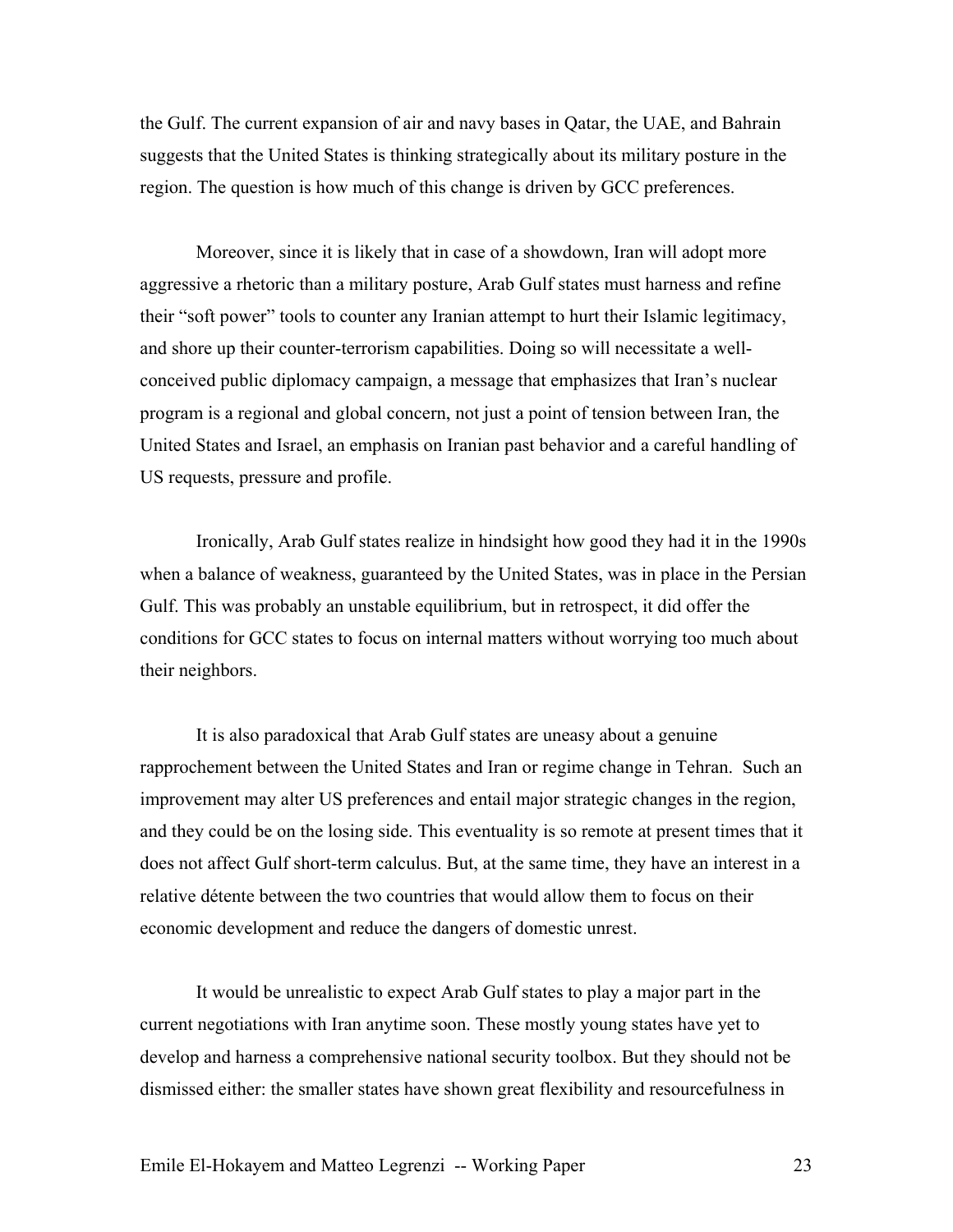adapting to globalization, and Saudi Arabia, despite the Islamic extremist challenge, is emerging as a more independent power to be reckoned with. While any GCC-Iran security arrangement is contingent upon an improvement in US-Iranian relations, Arab Gulf states can prepare the groundwork by engaging both parties at a more sophisticated level.

In sum, Arab Gulf states, as relatively small players in a drama that pits Iran against the West, have no easy options. They are profoundly affected by all the possible outcomes, but their silence suggests that they believe involvement today entails only greater risks. As history has shown, they sometimes wait too long for others to act on their security requirements.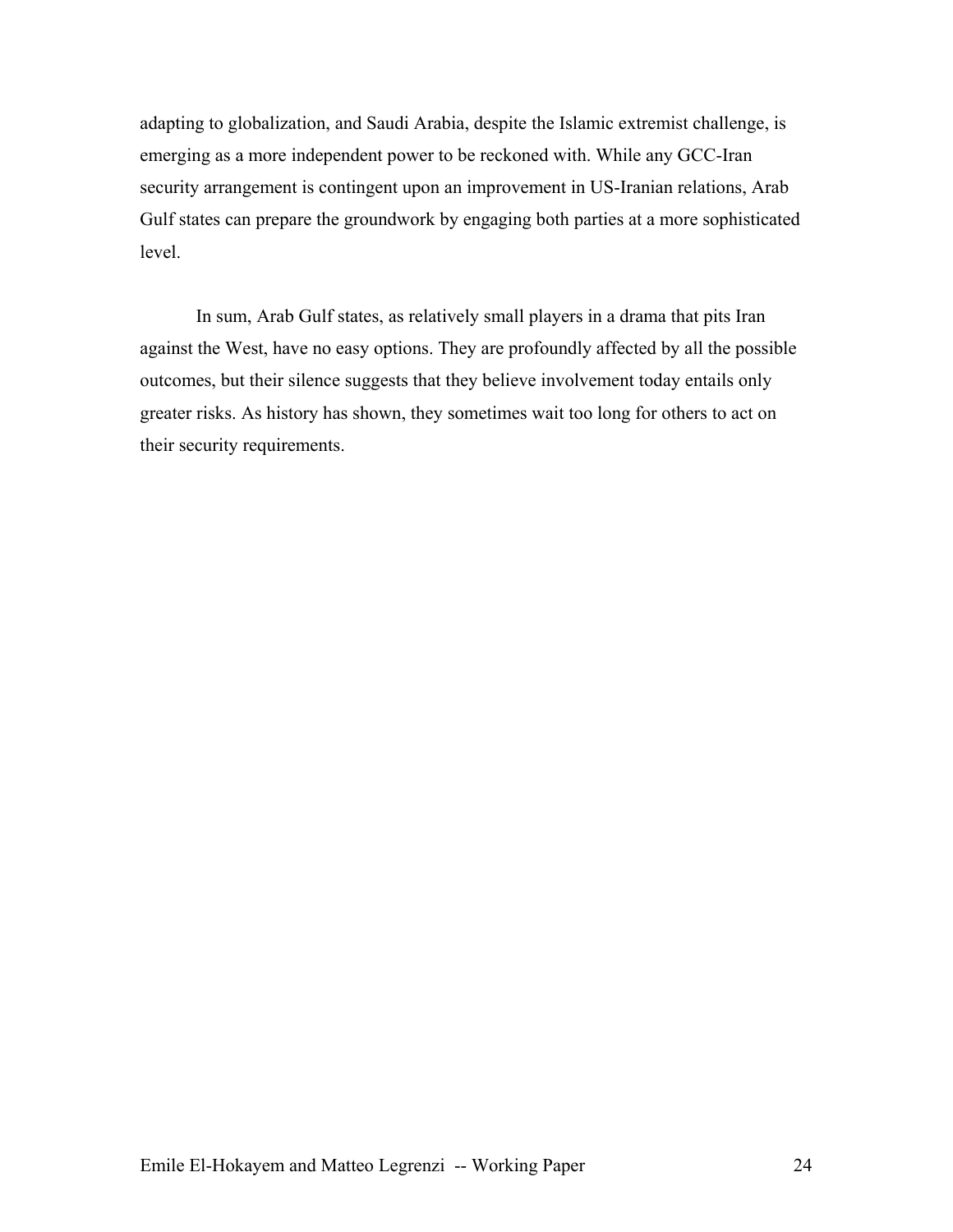## **Endnotes**

 $\overline{a}$ 

http://kuwait.usembassy.gov/may\_25\_2005.html

iii "Kuwaiti speaker criticizes US ambassador over remarks on Iran," Xinhua World News June 5, 2005 http://english.people.com.cn/200506/05/eng20050605\_188579.html

Kuwaiti Speaker of Parliament Kharafi has repeatedly come out with public statements seen as supportive of Iran

http://www.globalsecurity.org/wmd/library/news/iran/2005/iran-050607-irna01.htm

http://www.irna.ir/en/news/view/line-17/0512045100142529.htm

iv "GCC wary of Iran nuclear activities," *UPI*, January 3, 2005

http://www.washtimes.com/upi-breaking/20050103-101602-5134r.htm

"Saudis warn Iran that its nuclear plan risks disaster," *The Times*, January 16, 2006

vi "Saudi Prince Slams Iran's Nuclear Program," *The Daily Star*, 10 February 2006 http://yaleglobal.yale.edu/display.article?id=6970

viii Simon Henderson, *The New Pillar: Conservative Arab Gulf States and U.S. Strategy* (Washington DC: Washington Institute for Near East Policy, 2003)

ix For Iran's role in Iraq, see "Iran in Iraq: How Much Influence?," *International Crisis Group*, Middle East Report Nº38, 21 March 2005

http://www.crisisgroup.org/home/index.cfm?id=3395&l=1

x Saud al-Faisal at the Council on Foreign Relations, September 2005

http://www.cfr.org/publication/8908/fight against extremism and the search for peace rush transcript federal news service inc.html

xi Fariborz Mokhtari, "No one will scratch my back: Iranian security perceptions in historical context," *The* 

*Middle East Journal* (Spring 2005)<br><sup>xii</sup> Gwenn Okruhlik, "Saudi Arabian-Iranian relations: external rapprochement and internal consolidation,"<br>*Middle East Policy* (Summer 2003)

<sup>xiii</sup> Arab Attitudes Toward Political and Social Issues, Foreign Policy and the Media, October 2005 http://www.bsos.umd.edu/SADAT/PUB/Arab-attitudes-2005.htm

xiv Shibley Telhami, "Seeing Iran Through an American Prism," *The Baltimore Sun*, May 14, 2006

 $\frac{1}{N}$  Arab Attitudes Toward Political and Social Issues, Foreign Policy and the Media, October 2005 http://www.bsos.umd.edu/SADAT/PUB/Arab-attitudes-2005.htm

<sup>xvi</sup> Saud al-Faisal, BBC interview, December 2005

http://news.bbc.co.uk/2/hi/middle\_east/4615832.stm

xvii See Ellen Laipson and Emile El-Hokayem, "The Arab-Israeli Conflict and Regional Security," in James Russell, ed., *Critical Issues Facing the Middle East: Security, Politics and Economics* (New York: Palgrave Macmillan, forthcoming 2006)

xviii Flynt Leverett, "The Gulf between US," *The New York Times*, January 24, 2006

http://www.nytimes.com/2006/01/24/opinion/24leverett.html?ex=1295758800&en=8861b5fd24f73a32&ei =5088&partner=rssnyt&emc=rss

xix Ideas for US-centered or indigenous security arrangements in the Gulf have proliferated in recent years. While commendable, they all fail to appreciate the Gulf states' lack of options vis-à-vis Iran, and the fact that they are stuck with the United States.

<sup>&</sup>lt;sup>i</sup> King Abdallah of Jordan's Shia crescent remark (Washington Post, December 2004) and Saud al-Faisal at the Council on Foreign Relations, September 2005

http://www.cfr.org/publication/8908/fight against extremism and the search for peace rush transcript federal\_news\_service\_inc.html

<sup>&</sup>lt;sup>ii</sup> Remarks by Ambassador Richard LeBaron May 25, 2005, Mubarak Al Abdullah Joint Command and Staff College, Kuwait

http://www.timesonline.co.uk/article/0,,251-1988111,00.html

vii "Region could be first victim of Iran's nuke programme," *Gulf News*, March 4, 2006 http://archive.gulfnews.com/articles/06/04/03/10030372.html